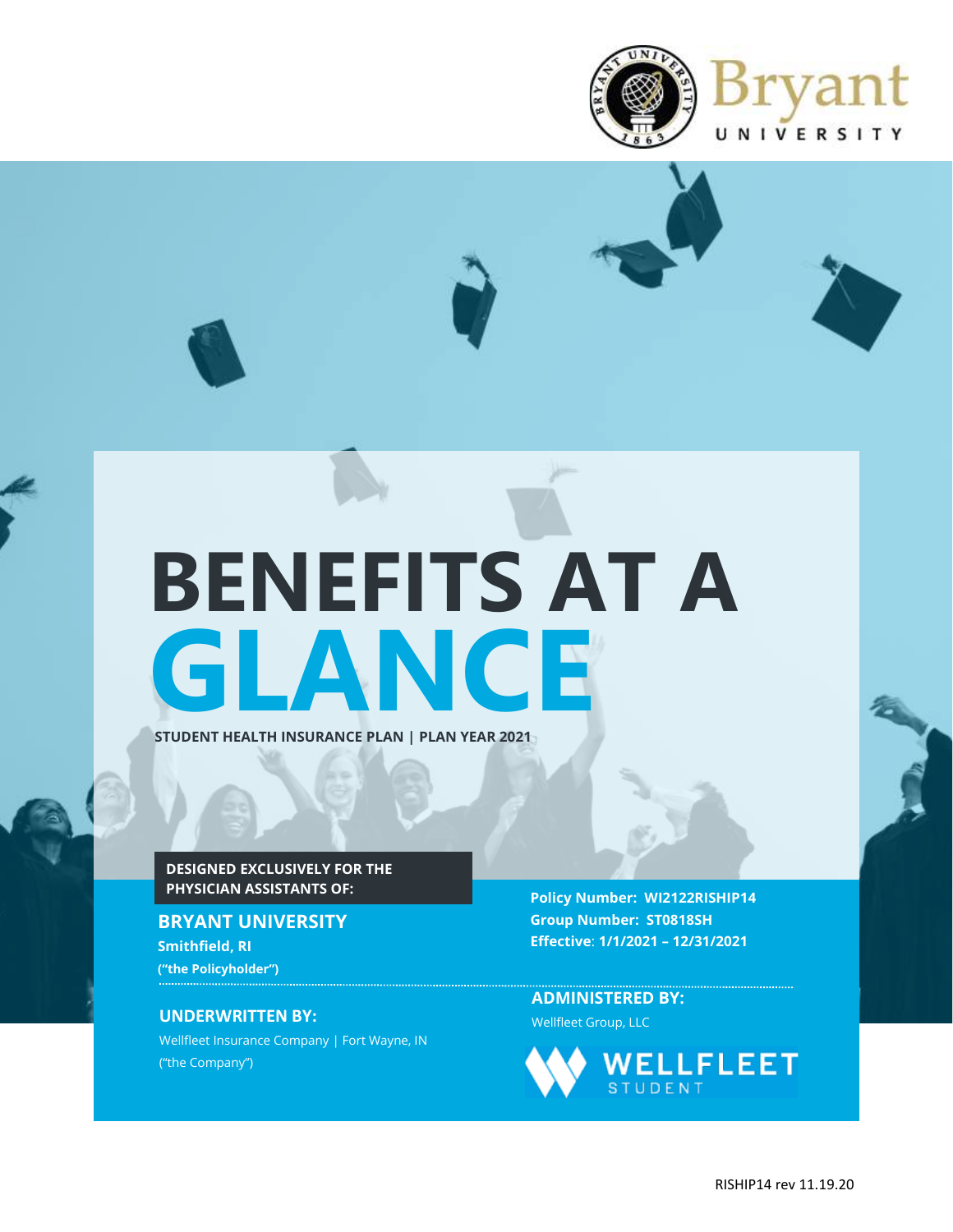# Table of Contents (Click on section title below to go to section in "Benefits at a Glance".)

## <span id="page-1-0"></span>**Welcome Physician Assistants…**

We are pleased to provide you with this summary of the 2020 Student Health Insurance Plan ("Plan"), which is fully compliant with the Affordable Care Act. "Benefits at a Glance" includes effective dates and costs of coverage, as well as other helpful information. For additional details about the Plan, please consult the Plan Certificate and other materials at **[www.wellfleetstudent.com](http://www.chpstudenthealth.com/)**. If you have questions about enrollment into the Plan, please call University Health Plans at (833)251-1735. For questions about medical benefits or claims, please call Wellfleet Student at (877) 657-5030, TTY 711.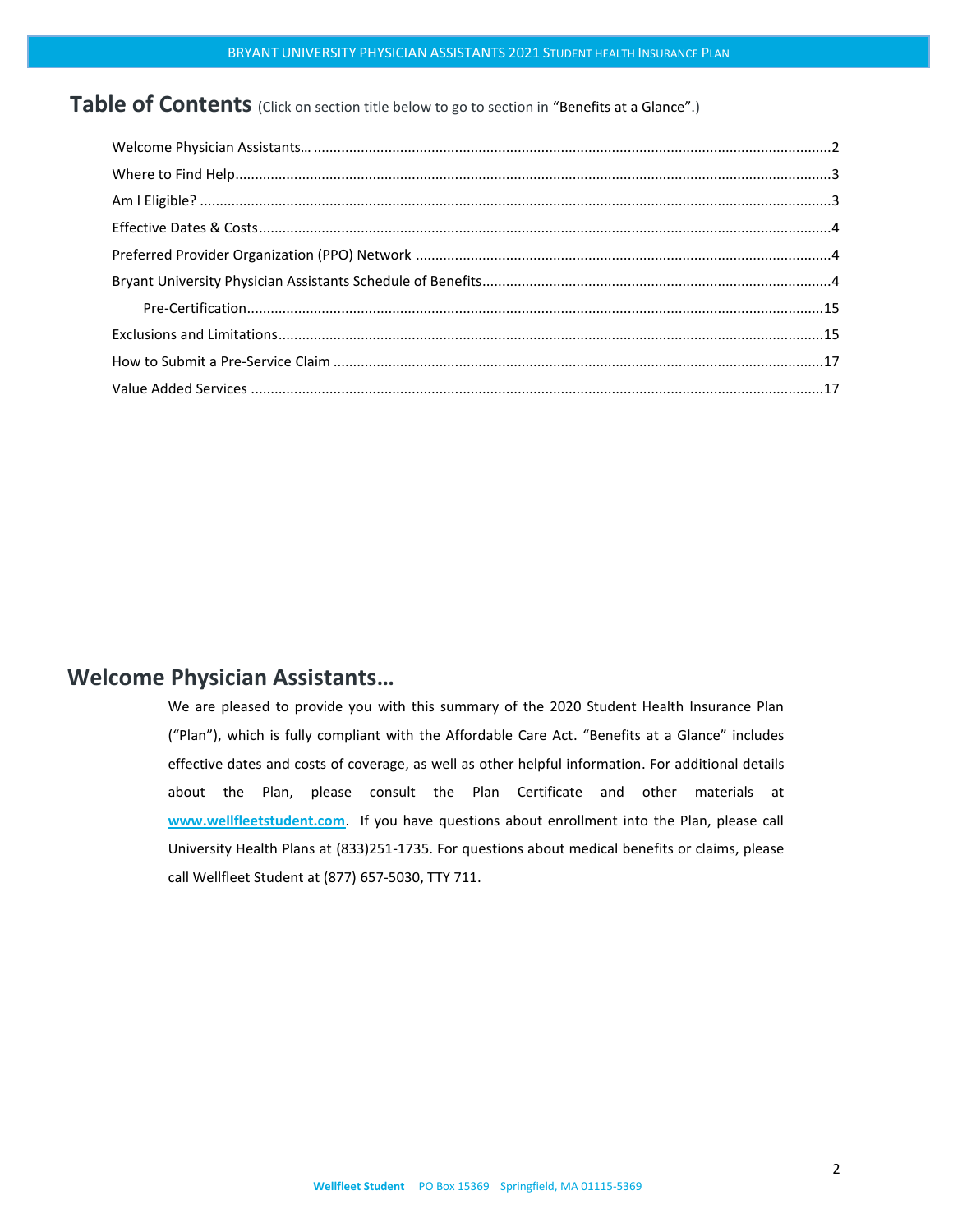## <span id="page-2-0"></span>**Where to Find Help**

| <b>For Questions About:</b>                                                                                                               | <b>Please Contact:</b>                                                                                                                                                                                                                                                                                                                |
|-------------------------------------------------------------------------------------------------------------------------------------------|---------------------------------------------------------------------------------------------------------------------------------------------------------------------------------------------------------------------------------------------------------------------------------------------------------------------------------------|
| <b>Enrollment</b><br>Waiver                                                                                                               | <b>University Health Plans</b><br><b>15 Pacella Park Drive</b><br>Randolph, MA 02368<br>www.universityhealthplans.com<br>(833) 251-1735                                                                                                                                                                                               |
| <b>Insurance Benefits</b><br><b>Claims Processing</b><br><b>ID Cards</b><br><b>Preferred Provider Listings</b><br><b>ID card Requests</b> | <b>Wellfleet Group, LLC</b><br>PO Box 15369<br>Springfield, Massachusetts 01115-5369<br>(877) 657-5030, TTY 711<br>www.wellfleetstudent.com                                                                                                                                                                                           |
| <b>Servicing Agent</b>                                                                                                                    | <b>University Health Plans</b><br>A Division of Risk Strategies<br>(833) 251-1735<br>Email: info@univhealthplans.com                                                                                                                                                                                                                  |
| <b>Preferred PPO Provider Listings</b>                                                                                                    | <b>Wellfleet Student</b><br>www.wellfleetstudent.com<br>or<br><b>First Health</b><br>www.firsthealth.com                                                                                                                                                                                                                              |
| <b>Prescription Drug Provider</b>                                                                                                         | Wellfleet Rx, KPP<br>www.wellfleetstudent.com<br>Your plan includes Wellfleet Rx - offering over 40<br>generics at a \$0 copay. Please ask your health care<br>provider to review our formulary to see if these<br>medications are right for you. Click here<br>http://wellfleetrx.com/students/formularies/ for more<br>information. |

# <span id="page-2-1"></span>**Am I Eligible?**

Bryant University requires all Physician Assistants to be enrolled in a health insurance plan while attending the University.

Coverage is mandatory, and all Physician Assistant students will be automatically enrolled in and charged for the Student Health Insurance Plan.

An eligible student must actively attend classes for at least the first thirty-one (31) days of the period for which coverage is purchased.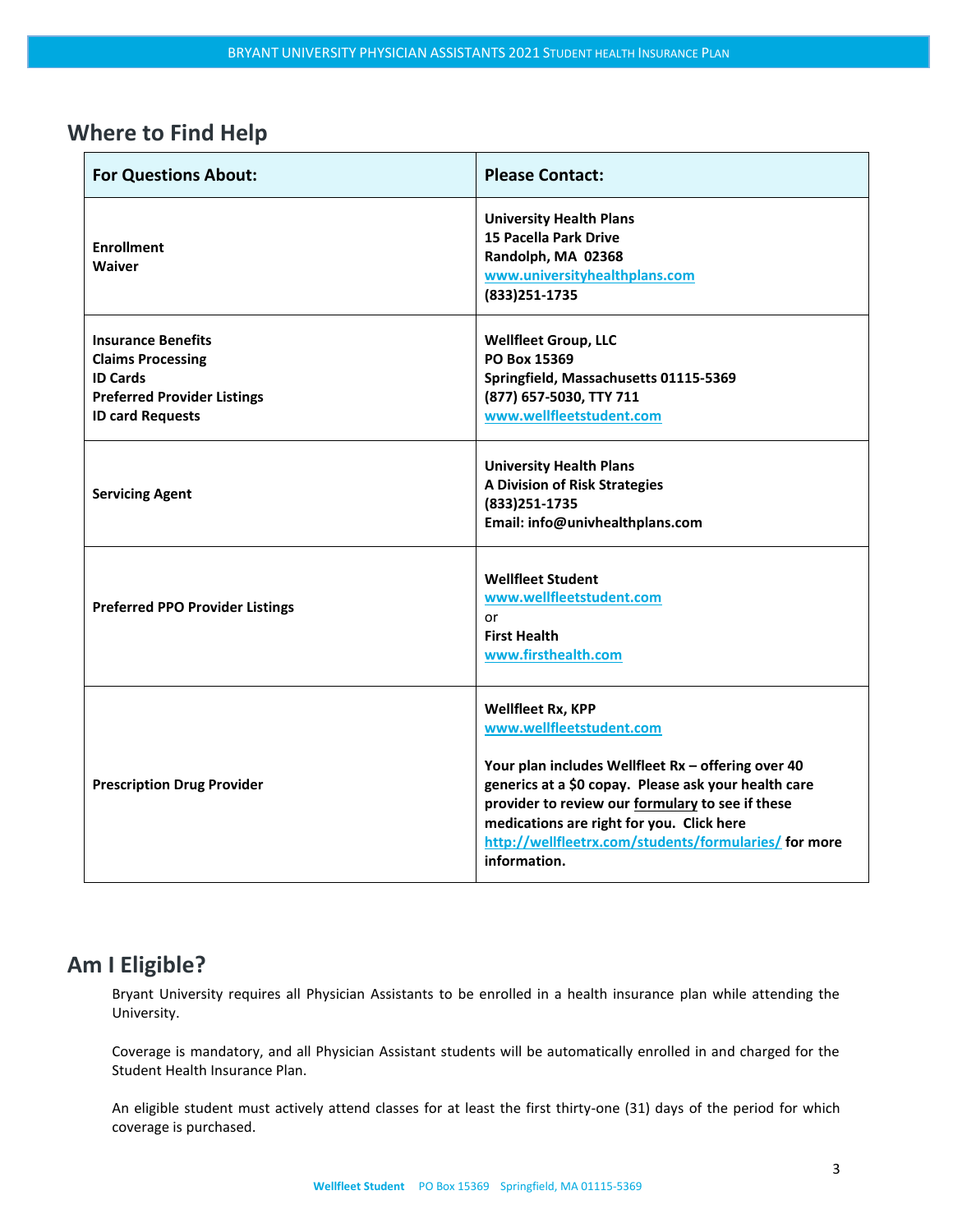## <span id="page-3-0"></span>**Effective Dates & Costs**

| All time periods begin at 12:00 A.M. local time and end at 11:59 P.M. local time at the Policyholder's address. |                            |                          |  |
|-----------------------------------------------------------------------------------------------------------------|----------------------------|--------------------------|--|
| <b>Coverage Period</b>                                                                                          | <b>Coverage Start Date</b> | <b>Coverage End Date</b> |  |
| Annual                                                                                                          | 1/1/2021                   | 12/31/2021               |  |
| Term 1                                                                                                          | 1/1/2021                   | 3/31/2021                |  |
| Term 2                                                                                                          | 1/1/2021                   | 5/31/2021                |  |
|                                                                                                                 |                            |                          |  |

| <b>Plan Costs for Physician Assistants</b> |         |        |         |  |
|--------------------------------------------|---------|--------|---------|--|
|                                            | Annual  | Term 1 | Term 2  |  |
| Student*                                   | \$3,040 | \$758  | \$1,273 |  |

**\*The above plan costsinclude an administrative service fee.**

## <span id="page-3-1"></span>**Preferred Provider Organization (PPO) Network**

#### **…providing access to quality health care at discounted costs!**

By enrolling in this Plan, you have the First Health PPO Network of participating Providers. To find a complete listing of the Network's participating Providers, go to **[www.firsthealth.com,](http://www.firsthealth.com/)** or contact Wellfleet Student toll-free at (877) 657-5030, TTY 711, or **[www.wellfleetstudent.com](http://www.chpstudenthealth.com/)** for assistance.

## <span id="page-3-2"></span>**Bryant University Physician Assistants Schedule of Benefits**

This is only a brief description of coverage available under Certificate form RI SHIP CERT (2020). The Certificate will contain full details of coverage, coinsurance, limitations, exclusions, and termination provisions. If there are any conflicts between this document and the Certificate, the Certificate governs in all cases.

UNLESS OTHERWISE SPECIFIED BELOW THE MEDICAL PLAN DEDUCTIBLE (IF APPLICABLE) WILL ALWAYS APPLY.

#### **SCHEDULE OF BENEFITS**

#### **Preventive Services:**

In-Network Provider: The Deductible, Coinsurance, and any Copayment are not applicable to Preventive Services. Benefits are paid at 100% of the Negotiated Charge when services are provided through an In-Network Provider.

Out-of-Network Provider: Deductible, Coinsurance, and any Copayment are applicable to Preventive Services provided through an Out-of-Network Provider. Benefits are paid at 80% of the Usual and Customary Charge.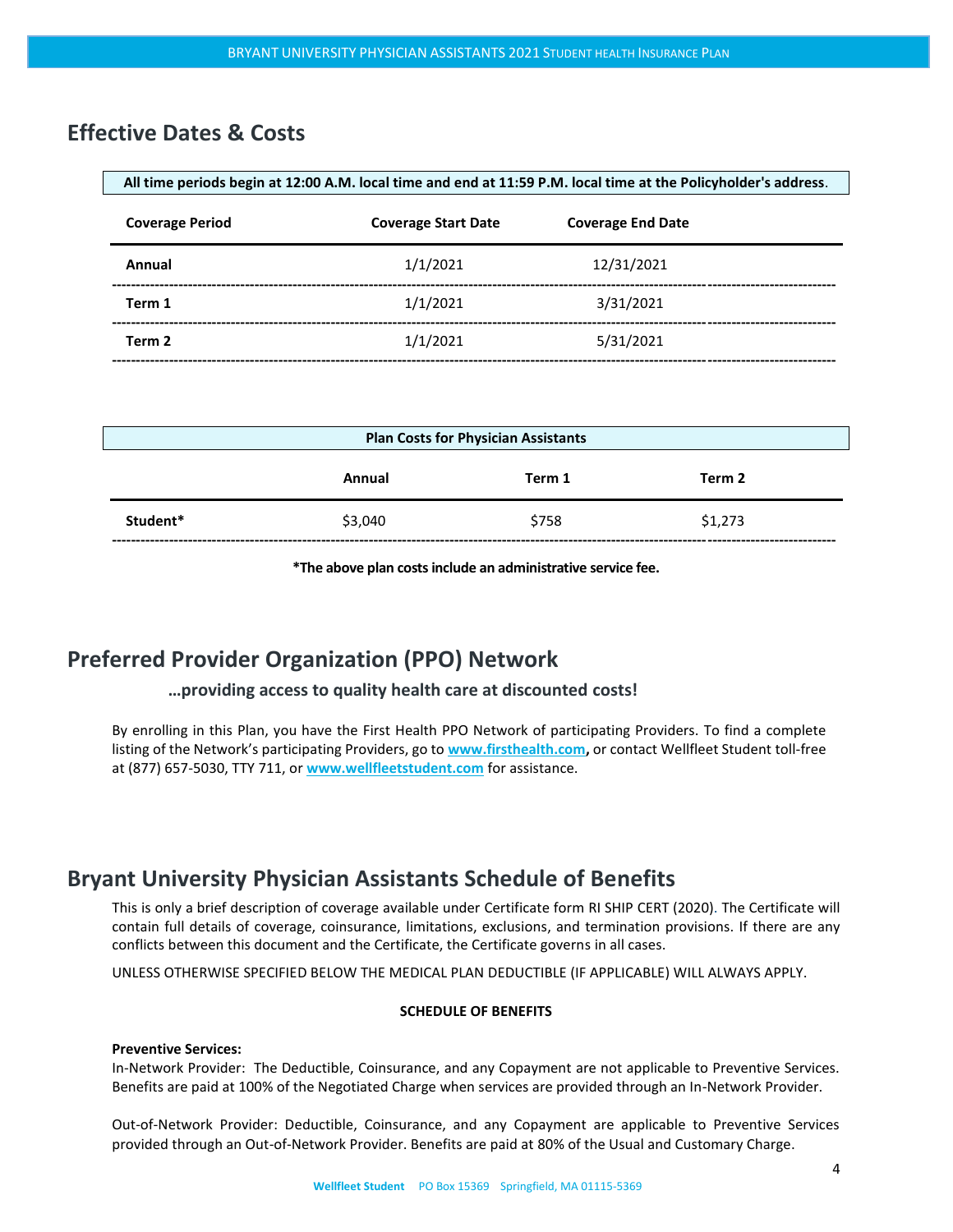| <b>Medical Deductible</b> (will not exceed the Out-of-Pocket Maximum) |                         |             |       |
|-----------------------------------------------------------------------|-------------------------|-------------|-------|
|                                                                       | In-Network Provider     | Individual: | SO.   |
|                                                                       | Out-of-Network Provider | Individual: | \$100 |

Cost sharing You incur for Covered Medical Expenses that is applied to the Out-of-Network Deductible will not be applied to satisfy the In-Network Deductible. Cost sharing You incur for Covered Medical Expenses that is applied to the In-Network Deductible will not be applied to satisfy the Out-of-Network Provider Deductible.

| <b>Out-of-Pocket Maximum</b> (including Deductible): |                         |            |            |
|------------------------------------------------------|-------------------------|------------|------------|
|                                                      | In-Network Provider     | Individual | \$6.350    |
|                                                      | Out-of-Network Provider | Individual | No Maximum |

Cost sharing You incur for Covered Medical Expenses that is applied to the Out-of-Network Provider Out-of-Pocket Maximum will not be applied to satisfy the In-Network Provider Out-of-Pocket Maximum and cost sharing You incur for Covered Medical expenses that is applied to the In-Network Provider Out-of-Pocket Maximum will not be applied to satisfy the Out-of-Network Provider Out-of-Pocket Maximum.

| <b>Coinsurance Amounts:</b> |                                                                                                           |
|-----------------------------|-----------------------------------------------------------------------------------------------------------|
| In-Network Provider:        | 90% of the Negotiated Charge for Covered Medical Expenses unless otherwise<br>stated below                |
| Out-of-Network Provider:    | 80% of the Usual and Customary Charge (U&C) for Covered Medical Expenses unless<br>otherwise stated below |

#### **Medical Benefit Payments for In-Network Providers and Out-of-Network Providers**

This Certificate provides benefits based on the type of health care provider you select. This Certificate provides access to both In-Network Providers and Out-of-Network Providers. Different benefits may be payable for Covered Medical Expenses rendered by In-Network Providers versus Out-of-Network Providers, as shown in the Schedule of Benefits.

#### **Dental and Vision Benefit Payments**

For dental and vision benefits, You may choose any dental or vision provider.

For dental, different benefits may be payable based on the type of service, as shown in the Schedule of Benefits.

#### **Preferred Provider Organization:**

To locate an In-Network Provider in Your area, consult Your Provider Directory or call toll free 877-657-5030 or visit Our website at [www.wellfleetstudent.com](http://www.wellfleetstudent.com/)

#### **THE COVERED MEDICAL EXPENSE FOR AN ISSUED CERTIFICATE WILL BE:**

- **1. THOSE LISTED IN THE COVERED MEDICAL EXPENSES PROVISION;**
- **2. ACCORDING TO THE FOLLOWING SCHEDULE OF BENEFITS; AND**
- **3. DETERMINED BY WHETHER THE SERVICE OR TREATMENT IS PROVIDED BY AN IN-NETWORK OR OUT-OF-NETWORK PROVIDER.**
- **4. UNLESS OTHERWISE SPECIFIED BELOW THE MEDICAL PLAN DEDUCTIBLE WILL ALWAYS APPLY.**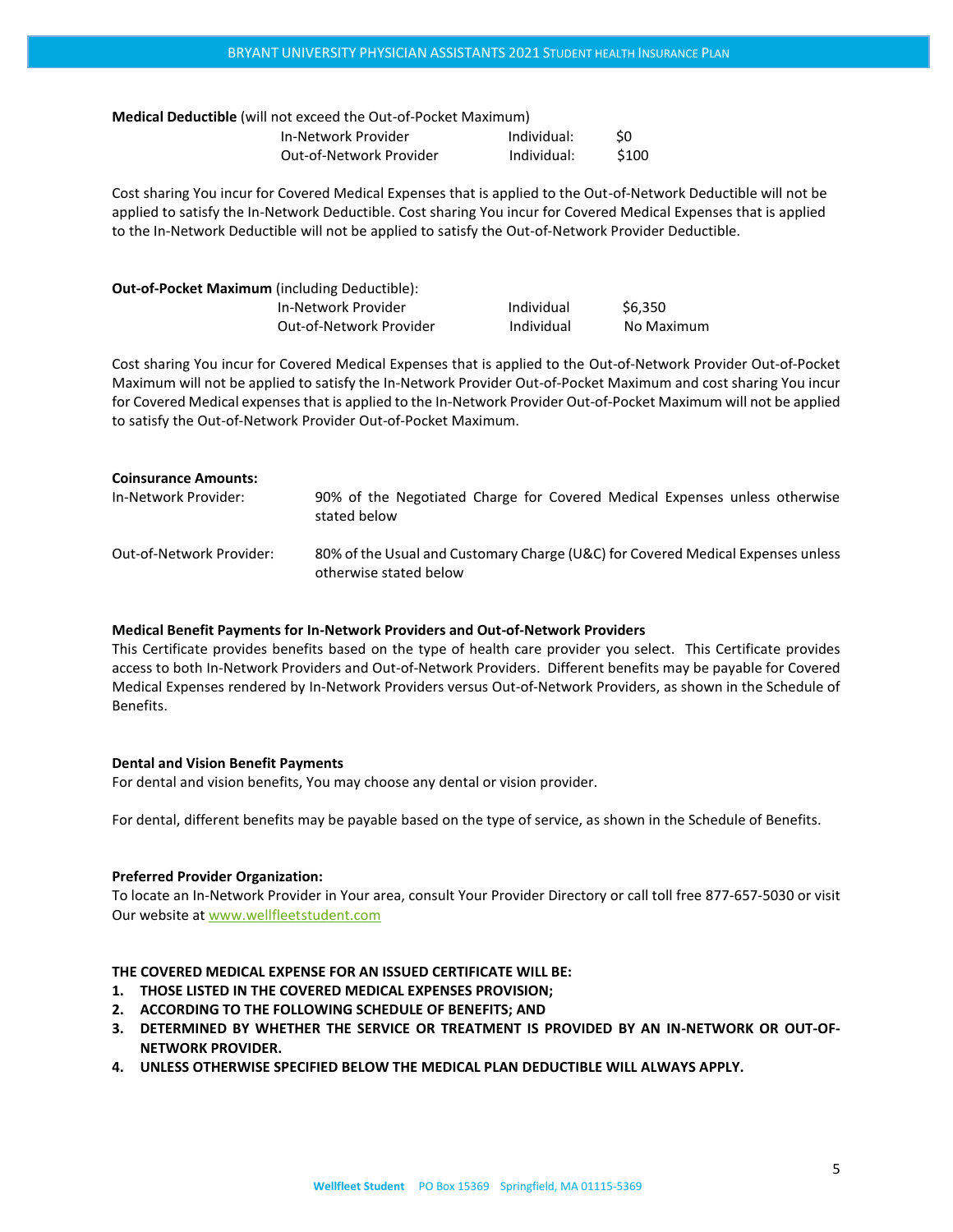| <b>BENEFITS FOR COVERED</b><br><b>INJURY/SICKNESS</b>                                                                                                                                                                                                                         | <b>IN-NETWORK PROVIDER</b>                                          | <b>OUT-OF-NETWORK PROVIDER</b>                                                     |  |  |
|-------------------------------------------------------------------------------------------------------------------------------------------------------------------------------------------------------------------------------------------------------------------------------|---------------------------------------------------------------------|------------------------------------------------------------------------------------|--|--|
|                                                                                                                                                                                                                                                                               | <b>Inpatient Benefits</b>                                           |                                                                                    |  |  |
| <b>Hospital Care</b><br>Includes hospital room & board<br>expenses and miscellaneous<br>services and supplies.<br>Subject to Semi-Private room<br>rate unless intensive care unit<br>is required.<br>Room and Board includes<br>intensive care.<br>Pre-Certification Required | 90% of the Negotiated Charge for<br><b>Covered Medical Expenses</b> | 80% of Usual and Customary Charge after<br>Deductible for Covered Medical Expenses |  |  |
| <b>Preadmission Testing</b>                                                                                                                                                                                                                                                   | 90% of the Negotiated Charge for<br><b>Covered Medical Expenses</b> | 80% of Usual and Customary Charge after<br>Deductible for Covered Medical Expenses |  |  |
| Physician's Visits while<br>Confined:<br>Limited to 1 visit per day of<br>Confinement per provider                                                                                                                                                                            | 90% of the Negotiated Charge for<br><b>Covered Medical Expenses</b> | 80% of Usual and Customary Charge after<br>Deductible for Covered Medical Expenses |  |  |
| Inpatient Surgery:<br>Pre-Certification Required                                                                                                                                                                                                                              |                                                                     |                                                                                    |  |  |
| <b>Surgeon Services</b>                                                                                                                                                                                                                                                       | 90% of the Negotiated Charge for<br><b>Covered Medical Expenses</b> | 80% of Usual and Customary Charge after<br>Deductible for Covered Medical Expenses |  |  |
| Anesthetist                                                                                                                                                                                                                                                                   | 90% of the Negotiated Charge for<br><b>Covered Medical Expenses</b> | 80% of Usual and Customary Charge after<br>Deductible for Covered Medical Expenses |  |  |
| Assistant Surgeon                                                                                                                                                                                                                                                             | 90% of the Negotiated Charge for<br><b>Covered Medical Expenses</b> | 80% of Usual and Customary Charge after<br>Deductible for Covered Medical Expenses |  |  |
| Registered Nurse Services for<br>private duty nursing while<br>Confined                                                                                                                                                                                                       | 90% of the Negotiated Charge for<br><b>Covered Medical Expenses</b> | 80% of Usual and Customary Charge after<br>Deductible for Covered Medical Expenses |  |  |
| Physical Therapy, Speech<br>Therapy, and Occupational<br>Therapy while Confined<br>(inpatient)                                                                                                                                                                                | 90% of the Negotiated Charge for<br><b>Covered Medical Expenses</b> | 80% of Usual and Customary Charge after<br>Deductible for Covered Medical Expenses |  |  |
| <b>Skilled Nursing Facility Benefit</b><br>Pre-Certification required                                                                                                                                                                                                         | 90% of the Negotiated Charge for<br><b>Covered Medical Expenses</b> | 80% of Usual and Customary Charge after<br>Deductible for Covered Medical Expenses |  |  |
| <b>Inpatient Rehabilitation Facility</b><br><b>Expense Benefit</b><br><b>Pre-Certification Required</b>                                                                                                                                                                       | 90% of the Negotiated Charge for<br><b>Covered Medical Expenses</b> | 80% of Usual and Customary Charge after<br>Deductible for Covered Medical Expenses |  |  |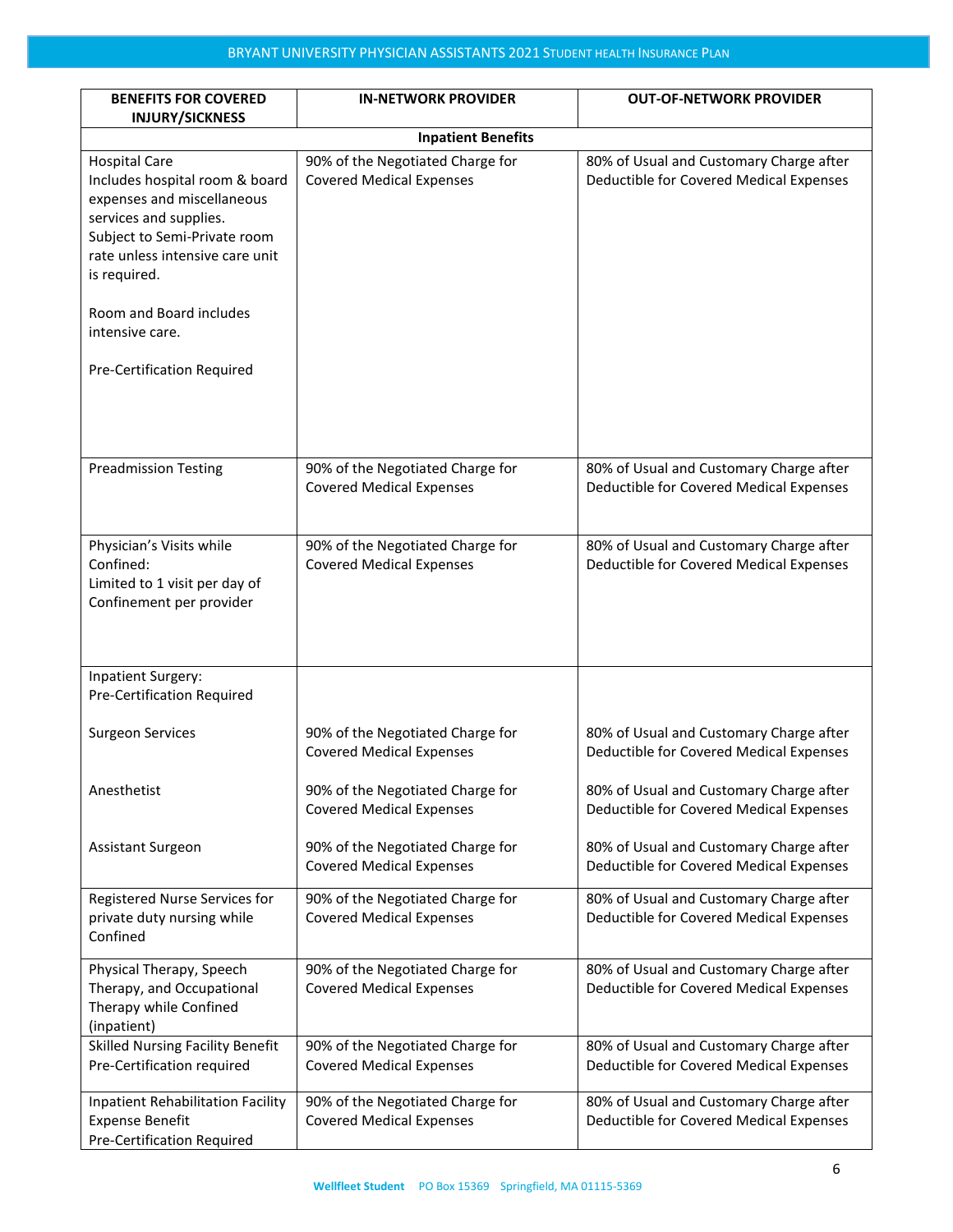| <b>INPATIENT MENTAL HEALTH DISORDER AND SUBSTANCE USE DISORDER</b> |                                        |                                                              |  |
|--------------------------------------------------------------------|----------------------------------------|--------------------------------------------------------------|--|
| Mental Health Disorder and                                         |                                        |                                                              |  |
| Substance Use Disorder Benefit                                     |                                        |                                                              |  |
|                                                                    |                                        |                                                              |  |
| In accordance with the federal                                     |                                        | Refer to the Mandated Benefit for Treatment of Mental Health |  |
| Mental Health Parity and                                           |                                        | and Substance Use Disorders                                  |  |
| Addiction Equity Act of 2008                                       |                                        |                                                              |  |
| (MHPAEA), the cost sharing                                         |                                        |                                                              |  |
| requirements, day or visit                                         |                                        |                                                              |  |
| limits, and any Pre-certification                                  |                                        |                                                              |  |
| requirements that apply to a                                       |                                        |                                                              |  |
| Mental Health Disorder and                                         |                                        |                                                              |  |
|                                                                    |                                        |                                                              |  |
| Substance Use Disorder will be                                     |                                        |                                                              |  |
| no more restrictive than those                                     |                                        |                                                              |  |
| that apply to medical and                                          |                                        |                                                              |  |
| surgical benefits for any other                                    |                                        |                                                              |  |
| Covered Sickness.                                                  |                                        |                                                              |  |
|                                                                    | <b>Outpatient Benefits</b>             |                                                              |  |
| <b>Outpatient Surgery:</b>                                         |                                        |                                                              |  |
| Pre-Certification required                                         |                                        |                                                              |  |
|                                                                    |                                        |                                                              |  |
| <b>Surgeon Services</b>                                            | 90% of the Negotiated Charge for       | 80% of Usual and Customary Charge after                      |  |
|                                                                    | <b>Covered Medical Expenses</b>        | Deductible for Covered Medical Expenses                      |  |
|                                                                    |                                        |                                                              |  |
|                                                                    |                                        |                                                              |  |
| Anesthetist                                                        | 90% of the Negotiated Charge for       | 80% of Usual and Customary Charge after                      |  |
|                                                                    | <b>Covered Medical Expenses</b>        | Deductible for Covered Medical Expenses                      |  |
|                                                                    |                                        |                                                              |  |
|                                                                    |                                        |                                                              |  |
| <b>Assistant Surgeon</b>                                           | 90% of the Negotiated Charge for       | 80% of Usual and Customary Charge after                      |  |
|                                                                    | <b>Covered Medical Expenses</b>        | Deductible for Covered Medical Expenses                      |  |
| <b>Outpatient Surgery Facility and</b>                             | 90% of the Negotiated Charge for       | 80% of Usual and Customary Charge after                      |  |
| Miscellaneous expenses for                                         | <b>Covered Medical Expenses</b>        | Deductible for Covered Medical Expenses                      |  |
| services & supplies, such as                                       |                                        |                                                              |  |
|                                                                    |                                        |                                                              |  |
| cost of operating room,                                            |                                        |                                                              |  |
| therapeutic services, oxygen,                                      |                                        |                                                              |  |
| oxygen tent, and blood &                                           |                                        |                                                              |  |
| plasma                                                             |                                        |                                                              |  |
|                                                                    |                                        |                                                              |  |
| Physician's Office Visits                                          | \$15 Copayment per visit then the plan | \$15 Copayment per visit then the plan                       |  |
|                                                                    | pays 100% of the Negotiated Charge for | pays 80% of Usual and Customary Charge                       |  |
|                                                                    | <b>Covered Medical Expenses</b>        | after Deductible for Covered Medical                         |  |
|                                                                    |                                        | Expenses                                                     |  |
| Specialist/Consultant Physician                                    | \$15 Copayment per visit then the plan | \$15 Copayment per visit then the plan                       |  |
| Services                                                           | pays 100% of the Negotiated Charge for | pays 80% of Usual and Customary Charge                       |  |
|                                                                    | <b>Covered Medical Expenses</b>        | after Deductible for Covered Medical                         |  |
|                                                                    |                                        | Expenses                                                     |  |
| Telemedicine or Telehealth                                         | \$15 Copayment per visit then the plan | \$15 Copayment per visit then the plan                       |  |
| <b>Services</b>                                                    | pays 100% of the Negotiated Charge for | pays 80% of Usual and Customary Charge                       |  |
|                                                                    | <b>Covered Medical Expenses</b>        | after Deductible for Covered Medical                         |  |
|                                                                    |                                        | Expenses                                                     |  |
| <b>Cardiac Rehabilitation</b>                                      | \$15 Copayment per visit then the plan | \$15 Copayment per visit then the plan pays                  |  |
|                                                                    | pays 100% of the Negotiated Charge for | 80% of Usual and Customary Charge after                      |  |
|                                                                    | <b>Covered Medical Expenses</b>        | Deductible for Covered Medical Expenses                      |  |

## **INPATIENT MENTAL HEALTH DISORDER AND SUBSTANCE USE DISORDER**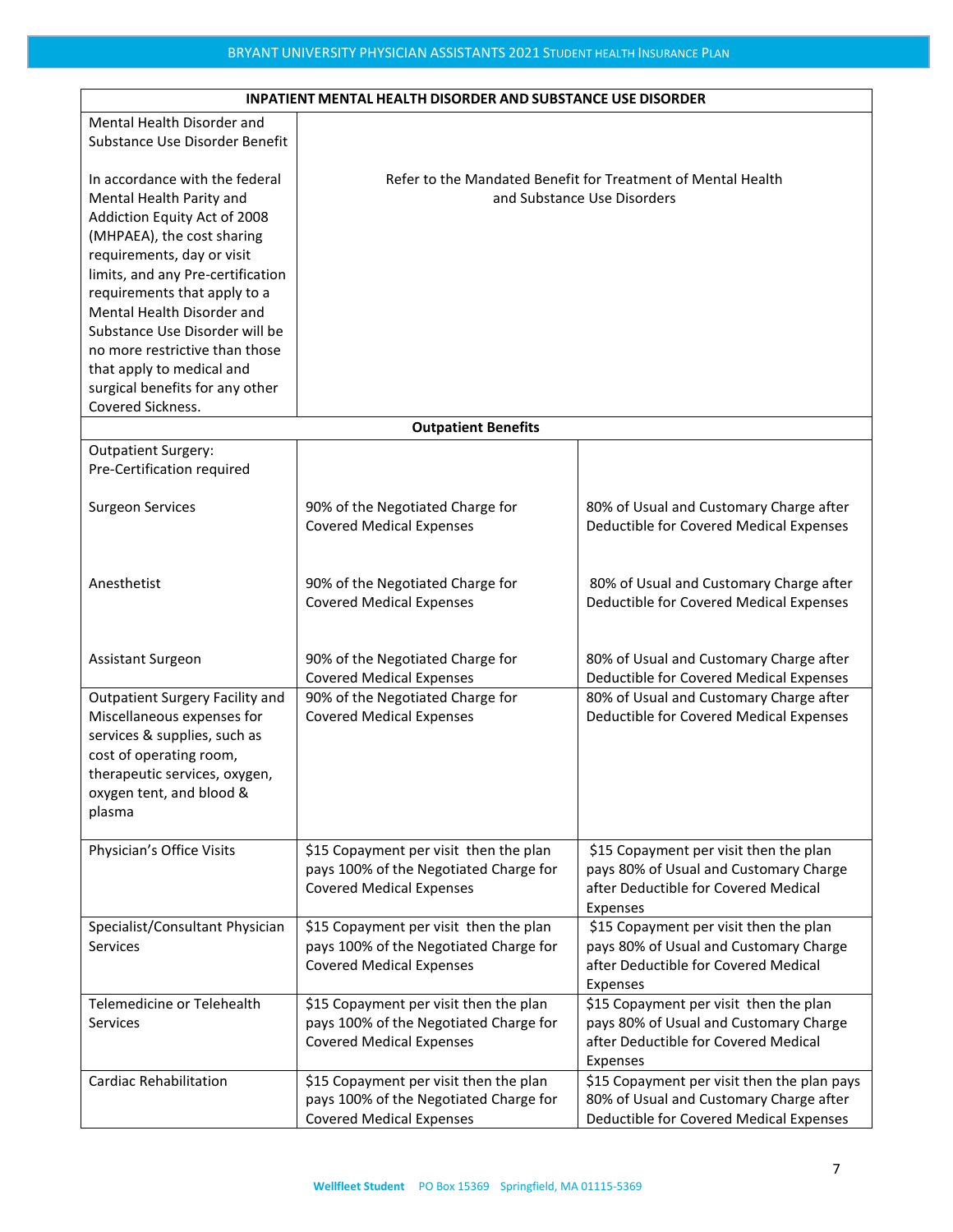| <b>Pulmonary Rehabilitation</b>                                                                                                                      | \$15 Copayment per visit then the plan<br>pays 100% of the Negotiated Charge for<br><b>Covered Medical Expenses</b> | \$15 Copayment per visit then the plan pays<br>80% of Usual and Customary Charge after<br>Deductible for Covered Medical Expenses        |
|------------------------------------------------------------------------------------------------------------------------------------------------------|---------------------------------------------------------------------------------------------------------------------|------------------------------------------------------------------------------------------------------------------------------------------|
| Rehabilitative Therapy<br>including, Physical Therapy,<br>and Occupational Therapy and<br>Speech Therapy Pre-<br><b>Certification Required</b>       | \$15 Copayment per visit then the plan<br>pays 100% of the Negotiated Charge for<br><b>Covered Medical Expenses</b> | \$15 Copayment per visit for then the plan<br>pays 80% of Usual and Customary Charge<br>after Deductible for Covered Medical<br>Expenses |
| <b>Habilitative Services</b><br>including, Physical Therapy,<br>and Occupational Therapy and<br>Speech Therapy Pre-<br><b>Certification Required</b> | \$15 Copayment per visit then the plan<br>pays 100% of the Negotiated Charge for<br><b>Covered Medical Expenses</b> | \$15 Copayment per visit then the plan<br>pays 80% of Usual and Customary Charge<br>after Deductible for Covered Medical<br>Expenses     |
| <b>Emergency Services (includes</b><br>Ambulance and Urgent Care<br>for Emergency Room Medical<br>Conditions)                                        | \$100 Copayment per occurrence then<br>the plan pays 90% of the Negotiated<br>Charge for Covered Medical Expenses   | Paid the same as In-Network Provider;<br>however, the benefit will be based on the<br>greatest of the following:                         |
|                                                                                                                                                      | Copayment waived if admitted                                                                                        | the median In-Network rate;<br>$\bullet$<br>the Usual and Customary Charge; or<br>the amount that would be paid under<br>Medicare.       |
| Urgent Care Centers for non-<br>life-threatening conditions                                                                                          | \$100 Copayment per visit then the plan<br>pays 90% of the Negotiated Charge for<br><b>Covered Medical Expenses</b> | \$100 Copayment per visit then the plan<br>pays 90% of Usual and Customary Charge<br>after Deductible for Covered Medical<br>Expenses    |
| <b>Diagnostic Imaging Services</b><br>Pre-Certification Required                                                                                     | 90% of the Negotiated Charge for<br><b>Covered Medical Expenses</b>                                                 | 80% of Usual and Customary Charge after<br>Deductible for Covered Medical Expenses                                                       |
| CT Scan, MRI and/or PET Scans<br>Pre-Certification Required                                                                                          | 90% of the Negotiated Charge for<br><b>Covered Medical Expenses</b>                                                 | 80% of Usual and Customary Charge after<br>Deductible for Covered Medical Expenses                                                       |
| <b>Laboratory Procedures</b><br>(Outpatient)                                                                                                         | 90% of the Negotiated Charge for<br><b>Covered Medical Expenses</b>                                                 | 80% of Usual and Customary Charge after<br>Deductible for Covered Medical Expenses                                                       |
| Chemotherapy and Radiation<br>Therapy<br><b>Pre-Certification Required</b>                                                                           | 90% of the Negotiated Charge for<br><b>Covered Medical Expenses</b>                                                 | 80% of Usual and Customary Charge after<br>Deductible for Covered Medical Expenses                                                       |
| Infusion Therapy<br><b>Pre-Certification Required</b>                                                                                                | 90% of the Negotiated Charge for<br><b>Covered Medical Expenses</b>                                                 | 80% of Usual and Customary Charge after<br>Deductible for Covered Medical Expenses                                                       |
| Home Health Care/House Calls<br>Expenses<br>Pre-Certification Required                                                                               | 90% of the Negotiated Charge for<br><b>Covered Medical Expenses</b>                                                 | 80% of Usual and Customary Charge after<br>Deductible for Covered Medical Expenses                                                       |
| <b>Hospice Care Coverage</b>                                                                                                                         | 90% of the Negotiated Charge for<br><b>Covered Medical Expenses</b>                                                 | 80% of Usual and Customary Charge after<br>Deductible for Covered Medical Expenses                                                       |
| <b>Outpatient Private Duty</b><br><b>Nursing</b>                                                                                                     | 90% of the Negotiated Charge for<br><b>Covered Medical Expenses</b>                                                 | 80% of Usual and Customary Charge after<br>Deductible for Covered Medical Expenses                                                       |
| Pre-Certification Required                                                                                                                           |                                                                                                                     |                                                                                                                                          |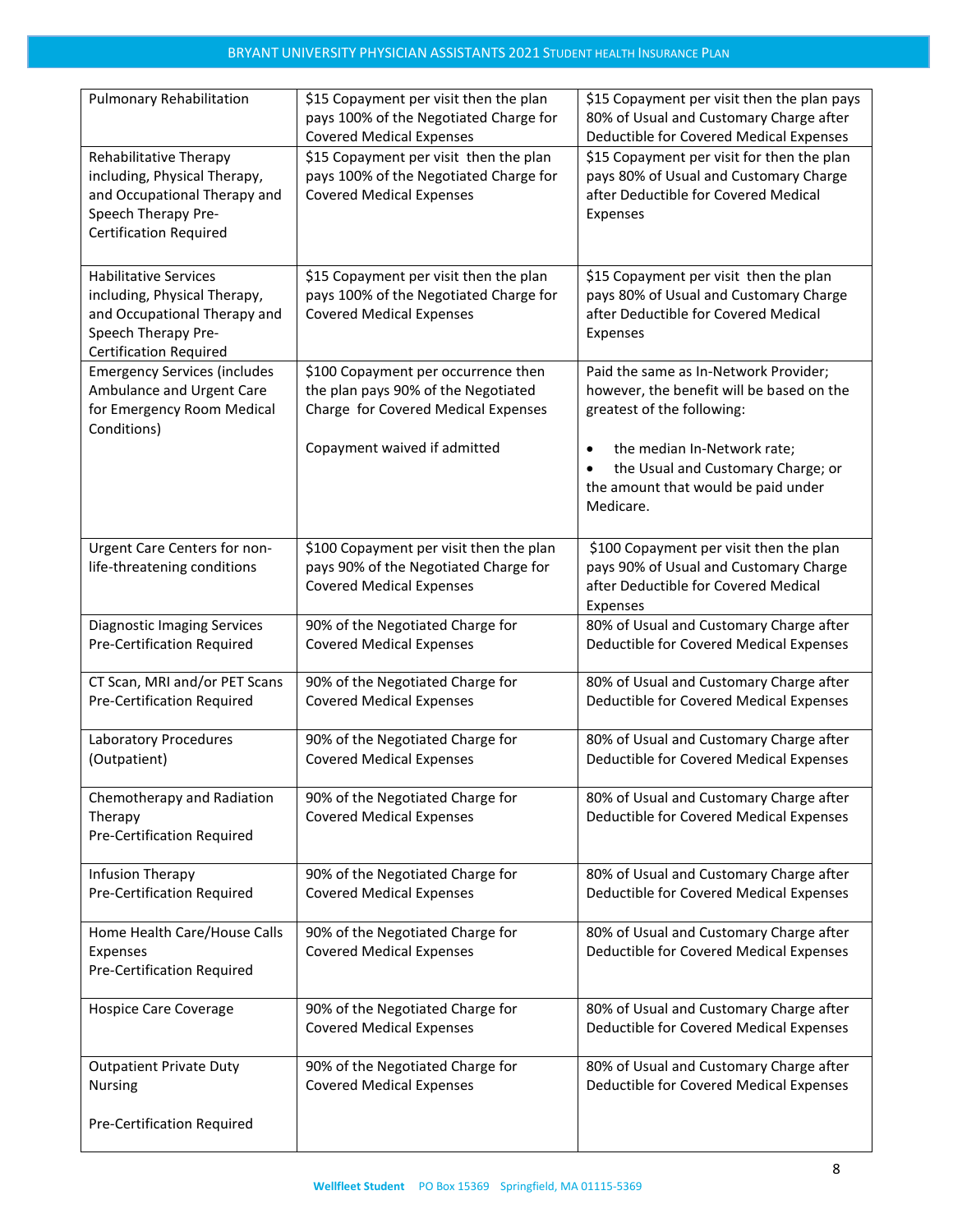| <b>OUTPATIENT MENTAL HEALTH DISORDER AND SUBSTANCE USE DISORDER</b>                                                                                                                                                                                                                                                                                                                                                |                                                                                                                                                                                                                    |             |  |
|--------------------------------------------------------------------------------------------------------------------------------------------------------------------------------------------------------------------------------------------------------------------------------------------------------------------------------------------------------------------------------------------------------------------|--------------------------------------------------------------------------------------------------------------------------------------------------------------------------------------------------------------------|-------------|--|
| Mental Health Disorder and<br>Substance Use Disorder Benefit                                                                                                                                                                                                                                                                                                                                                       | Refer to the Mandated Benefit for Treatment of Mental Health<br>and Substance Use Disorders                                                                                                                        |             |  |
| Refer to the<br>Physician/Specialist Office<br>section for copay requirements<br>if applicable.                                                                                                                                                                                                                                                                                                                    |                                                                                                                                                                                                                    |             |  |
| In accordance with the federal<br>Mental Health Parity and<br>Addiction Equity Act of 2008<br>(MHPAEA), the cost sharing<br>requirements, day or visit<br>limits, and any Pre-Certification<br>requirements that apply to a<br>Mental Health Disorder and<br>Substance Use Disorder will be<br>no more restrictive than those<br>that apply to medical and<br>surgical benefits for any other<br>Covered Sickness. |                                                                                                                                                                                                                    |             |  |
| <b>Prescription Drugs Retail Pharmacy</b>                                                                                                                                                                                                                                                                                                                                                                          |                                                                                                                                                                                                                    |             |  |
| TIER <sub>1</sub><br>(Including Enteral Formulas)<br>For each fill up to a 30- day<br>supply filled at a Retail<br>pharmacy<br>See the Enteral Formula and                                                                                                                                                                                                                                                         | No cost sharing applies to ACA Preventive Care medications filled at a participating network pharmacy<br>\$10 Copayment then the plan pays 100%<br>of the Negotiated Charge for Covered<br><b>Medical Expenses</b> | Not Covered |  |
| <b>Nutritional Supplements</b><br>section of this Schedule for<br>supplements not purchased at<br>a pharmacy.                                                                                                                                                                                                                                                                                                      |                                                                                                                                                                                                                    |             |  |
| More than a 30 day supply but<br>less than a 61day supply filled<br>at a Retail pharmacy                                                                                                                                                                                                                                                                                                                           | \$20 Copayment then the plan pays 100%<br>of the Negotiated Charge for Covered<br><b>Medical Expenses</b>                                                                                                          | Not Covered |  |
| More than a 60 day supply<br>filled at a Retail pharmacy                                                                                                                                                                                                                                                                                                                                                           | \$30 Copayment then the plan pays 100%<br>of the Negotiated Charge for Covered<br><b>Medical Expenses</b>                                                                                                          | Not Covered |  |
| TIER <sub>2</sub><br>(Including Enteral Formulas)<br>For each fill up to a 30- day<br>supply filled at a Retail<br>pharmacy<br>See the Enteral Formula and<br><b>Nutritional Supplements</b><br>section of this Schedule for<br>supplements not purchased at<br>a pharmacy.                                                                                                                                        | \$20 Copayment then the plan pays 100%<br>of the Negotiated Charge for Covered<br><b>Medical Expenses</b>                                                                                                          | Not Covered |  |

## **OUTPATIENT MENTAL HEALTH DISORDER AND SUBSTANCE USE DISORDER**

┑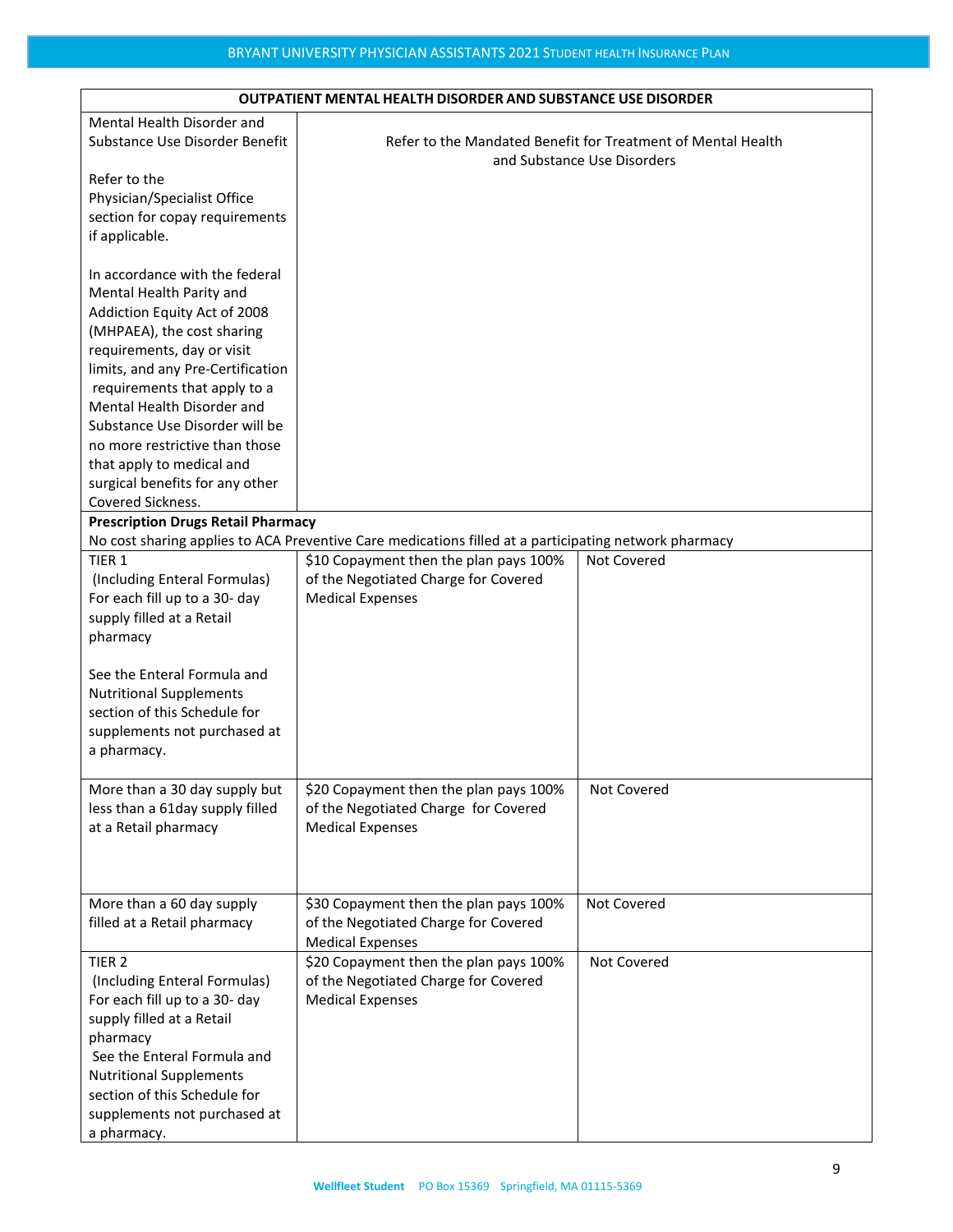| More than a 30 day supply but<br>less than a 61day supply filled<br>at a Retail pharmacy                                                     | \$40 Copayment then the plan pays 100%<br>of the Negotiated Charge for Covered<br><b>Medical Expenses</b> | Not Covered |
|----------------------------------------------------------------------------------------------------------------------------------------------|-----------------------------------------------------------------------------------------------------------|-------------|
| More than a 60 day supply<br>filled at a Retail pharmacy                                                                                     | \$60 Copayment then the plan pays 100%<br>of the Negotiated Charge for Covered<br><b>Medical Expenses</b> | Not Covered |
| TIER <sub>3</sub><br>(Including Enteral Formulas)<br>For each fill up to a 30- day<br>supply filled at a Retail<br>Pharmacy                  | \$20 Copayment then the plan pays 100%<br>of the Negotiated Charge for Covered<br><b>Medical Expenses</b> | Not Covered |
| See the Enteral Formula and<br><b>Nutritional Supplements</b><br>section of this Schedule for<br>supplements not purchased at<br>a pharmacy. |                                                                                                           |             |
| More than a 30 day supply but<br>less than a 61day supply filled<br>at a Retail pharmacy                                                     | \$40 Copayment then the plan pays 100%<br>of the Negotiated Charge for Covered<br><b>Medical Expenses</b> | Not Covered |
| More than a 60 day supply<br>filled at a Retail pharmacy                                                                                     | \$60 Copayment then the plan pays 100%<br>of the Negotiated Charge for Covered<br><b>Medical Expenses</b> | Not Covered |
| <b>Zero Cost Generics</b>                                                                                                                    |                                                                                                           |             |
|                                                                                                                                              | 100% of the Negotiated Charge for<br><b>Covered Medical Expenses</b>                                      | Not Covered |
| <b>Specialty Prescription Drugs</b>                                                                                                          |                                                                                                           |             |
| <b>Specialty Prescription Drugs</b><br>For each fill up to a 30- day<br>supply                                                               | \$20 Copayment then the plan pays 100%<br>of the Negotiated Charge for Covered<br><b>Medical Expenses</b> | Not Covered |
| More than a 30 day supply but<br>less than a 61day supply                                                                                    | \$40 Copayment then the plan pays 100%<br>of the Negotiated Charge for Covered<br><b>Medical Expenses</b> | Not Covered |
| More than a 60 day supply                                                                                                                    | \$60 Copayment then the plan pays 100%<br>of the Negotiated Charge for Covered<br><b>Medical Expenses</b> | Not Covered |
|                                                                                                                                              | Orally administered anti-cancer prescription drugs (including specialty drugs)                            |             |
| <b>Benefit</b>                                                                                                                               | Greater of:                                                                                               |             |
|                                                                                                                                              | Chemotherapy Benefit; or<br>$\bullet$<br><b>Infusion Therapy Benefit</b>                                  |             |
|                                                                                                                                              | Diabetic Supplies (for Prescription supplies purchased at a pharmacy)                                     |             |
| Benefit                                                                                                                                      | Paid the same as any other Retail Pharmacy Prescription Drug Fill                                         |             |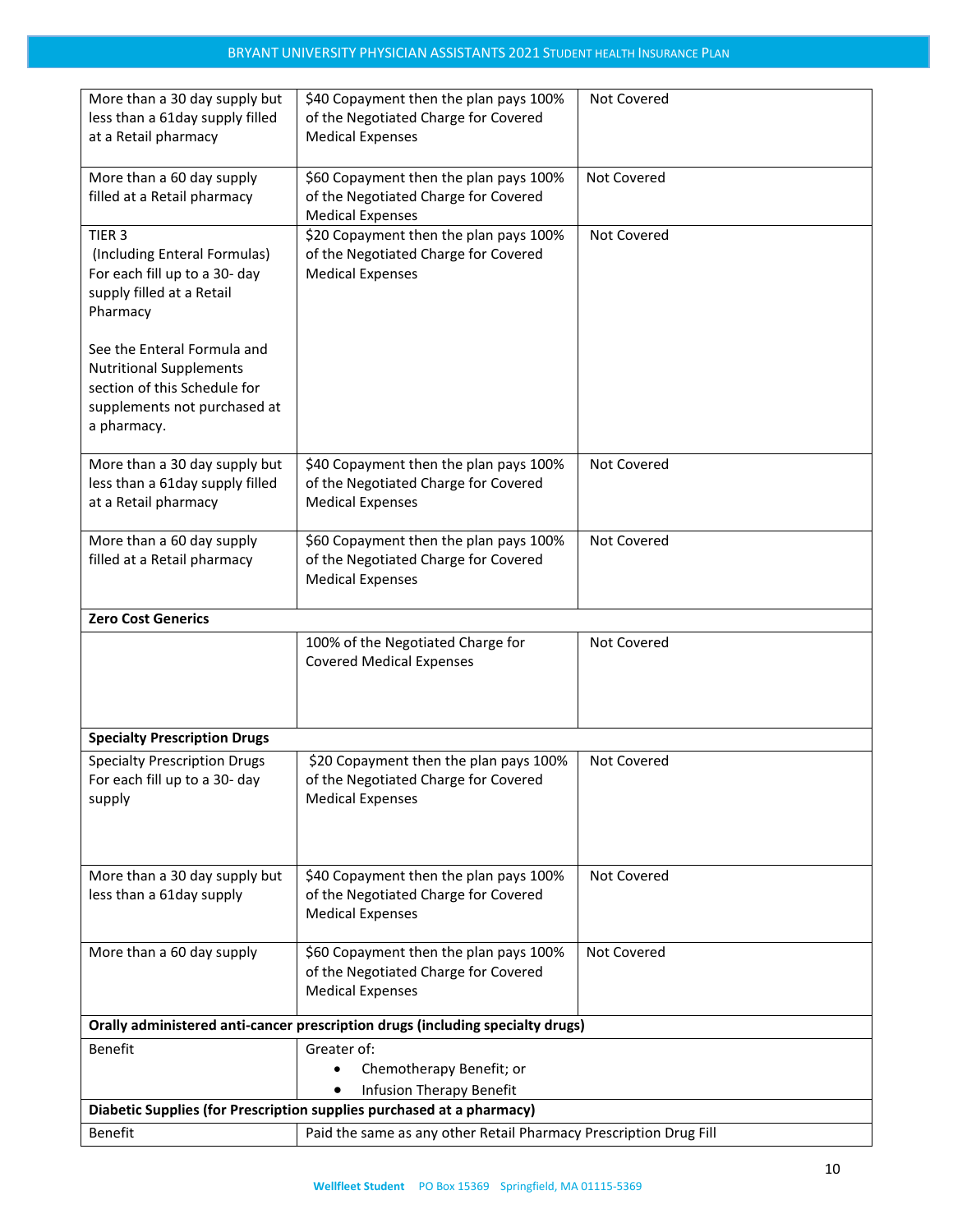| <b>Other Benefits</b>                                                                                                                                                                             |                                                                                                                                        |                                                                                     |  |  |
|---------------------------------------------------------------------------------------------------------------------------------------------------------------------------------------------------|----------------------------------------------------------------------------------------------------------------------------------------|-------------------------------------------------------------------------------------|--|--|
| <b>Allergy Testing</b>                                                                                                                                                                            | 90% of the Negotiated Charge for<br><b>Covered Medical Expenses</b>                                                                    | 80% of Usual and Customary Charge after<br>Deductible for Covered Medical Expenses  |  |  |
| Allergy Injections/Treatment                                                                                                                                                                      | 90% of the Negotiated Charge for<br><b>Covered Medical Expenses</b>                                                                    | 80% of Usual and Customary Charge after<br>Deductible for Covered Medical Expenses  |  |  |
| <b>Emergency Ambulance Service</b><br>ground and/or air, water<br>transportation                                                                                                                  | \$50 Copayment per trip then the plan<br>pays 100% of the Negotiated Charge for<br><b>Covered Medical Expenses</b>                     | Paid the same as In-Network Provider<br>subject to Usual and Customary Charge       |  |  |
| Non-Emergency Ambulance<br>Service ground and/or air,<br>water transportation                                                                                                                     | 90% of the Negotiated Charge for<br><b>Covered Medical Expenses</b>                                                                    | 80% of Usual and Customary Charge after<br>Deductible for Covered Medical Expenses  |  |  |
| Asthma Education                                                                                                                                                                                  |                                                                                                                                        | Same as any other Covered Sickness                                                  |  |  |
| <b>Bariatric Surgery</b><br><b>Pre-Certification Required</b>                                                                                                                                     | 90% of the Negotiated Charge for<br><b>Covered Medical Expenses</b>                                                                    | 80% of Usual and Customary Charge after<br>Deductible for Covered Medical Expenses  |  |  |
| <b>Covered Clinical Trials</b>                                                                                                                                                                    | Same as any other Covered Sickness                                                                                                     |                                                                                     |  |  |
| <b>Durable Medical Equipment</b><br><b>Pre-Certification Required</b>                                                                                                                             | 100% of the Negotiated Charge for<br><b>Covered Medical Expenses</b><br>Referred                                                       | 100% of Usual and Customary Charge after<br>Deductible for Covered Medical Expenses |  |  |
| Dialysis Treatment                                                                                                                                                                                | 90% of the Negotiated Charge for<br><b>Covered Medical Expenses</b>                                                                    | 80% of Usual and Customary Charge after<br>Deductible for Covered Medical Expenses  |  |  |
| <b>Hearing Aids</b>                                                                                                                                                                               | 90% of the Negotiated Charge for<br><b>Covered Medical Expenses</b>                                                                    | 80% of Usual and Customary Charge after<br>Deductible for Covered Medical Expenses  |  |  |
| Hemophilia Services<br>Outpatient/In a Doctor's Office                                                                                                                                            | Same as any other Covered Sickness                                                                                                     |                                                                                     |  |  |
| <b>Maternity Benefit</b>                                                                                                                                                                          | Same as any other Covered Sickness                                                                                                     |                                                                                     |  |  |
| <b>Enteral Formulas and</b><br><b>Nutritional Supplements</b>                                                                                                                                     | 90% of the Negotiated Charge for<br><b>Covered Medical Expenses</b>                                                                    | 80% of Usual and Customary Charge after<br>Deductible for Covered Medical Expenses  |  |  |
| See the Prescription Drug<br>section of this Schedule when<br>purchased at a pharmacy.                                                                                                            |                                                                                                                                        |                                                                                     |  |  |
| Prosthetic and Orthotic Devices<br>Pre-Certification Required                                                                                                                                     | 100% of the Negotiated Charge for<br><b>Covered Medical Expenses</b>                                                                   | 100% of Usual and Customary Charge after<br>Deductible for Covered Medical Expenses |  |  |
| <b>Reconstructive Surgery</b><br>Pre-Certification Required                                                                                                                                       | 90% of the Negotiated Charge for<br><b>Covered Medical Expenses</b>                                                                    | 80% of Usual and Customary Charge after<br>Deductible for Covered Medical Expenses  |  |  |
| <b>Pediatric Dental Care Benefit</b><br>(to the end of the month in<br>which the Insured Person turns<br>age 19)<br><b>Preventive Dental Care</b><br>Limited to 2 dental exams<br>every 12 months | See the Pediatric Dental Care Benefit description in the Certificate for further<br>information.<br>100% of Usual and Customary Charge |                                                                                     |  |  |
| The benefit payable amount<br>for the following services is<br>different from the benefit<br>payable amount for Preventive<br>Dental Care:                                                        |                                                                                                                                        |                                                                                     |  |  |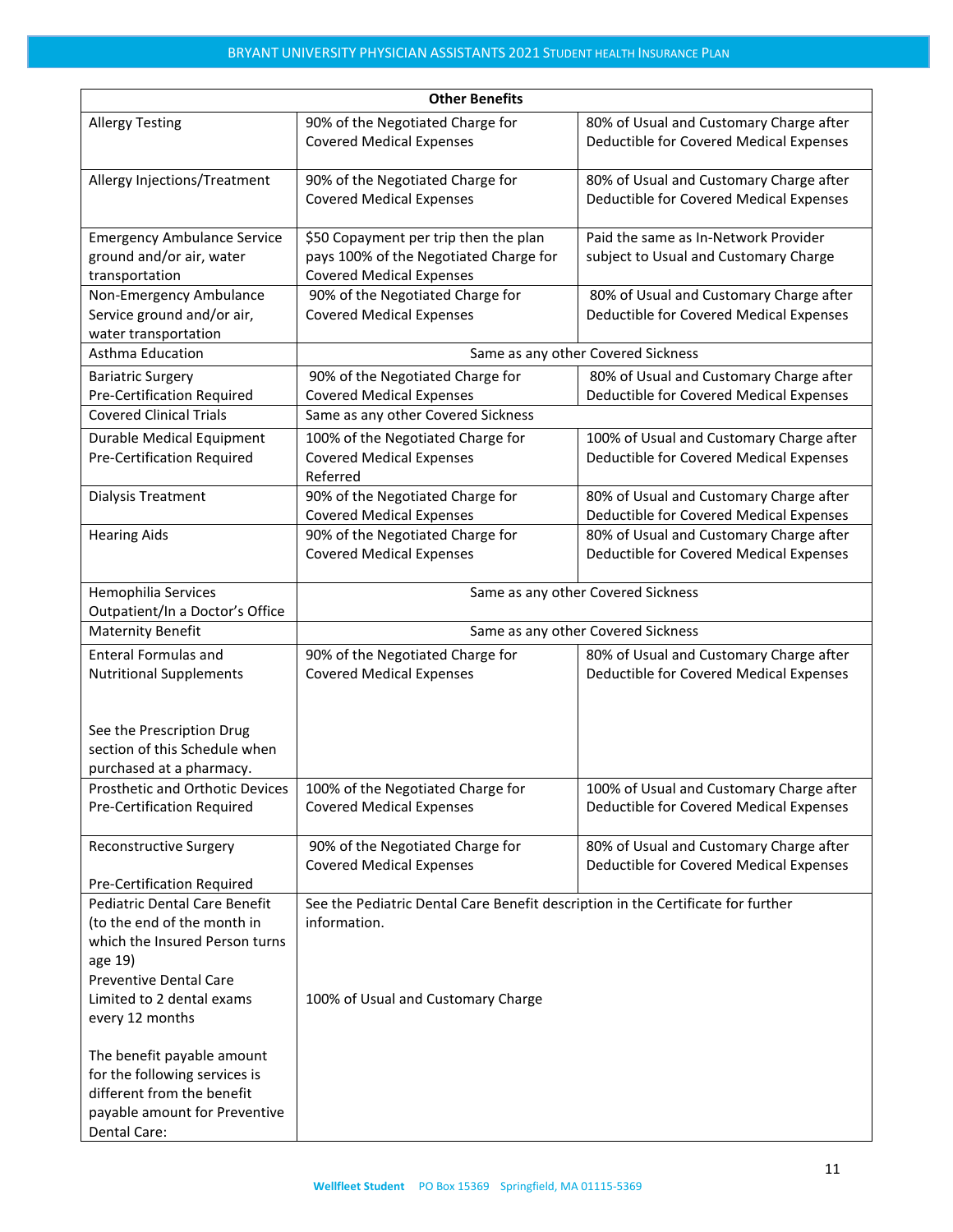| <b>Emergency Dental</b>                                                                                                                                                                                                                            | 50% of Usual and Customary Charge                                                                   |
|----------------------------------------------------------------------------------------------------------------------------------------------------------------------------------------------------------------------------------------------------|-----------------------------------------------------------------------------------------------------|
| <b>Routine Dental Care</b>                                                                                                                                                                                                                         | 50% of Usual and Customary Charge                                                                   |
| <b>Endodontic Services</b>                                                                                                                                                                                                                         | 50% of Usual and Customary Charge                                                                   |
| <b>Prosthodontic Services</b>                                                                                                                                                                                                                      | 50% of Usual and Customary Charge                                                                   |
| <b>Periodontic Services</b>                                                                                                                                                                                                                        | 50% of Usual and Customary Charge                                                                   |
| <b>Medically Necessary</b><br>Orthodontic Care                                                                                                                                                                                                     | 50% of Usual and Customary Charge                                                                   |
| Claim forms must be submitted<br>to us as soon as reasonably<br>possible. Refer to Proof of Loss<br>provision contained in the<br>General Provisions.                                                                                              |                                                                                                     |
| Pediatric Vision Care Exam<br>Benefit (to the end of the<br>month in which the Insured<br>Person turns age 19)<br>Limited to 1 visit per Policy<br>Year                                                                                            | 100% of Usual and Customary Charge after Deductible for Covered Medical Expenses<br>per Policy Year |
| Claim forms must be submitted<br>to us as soon as reasonably<br>possible. Refer to Proof of Loss<br>provision contained in the<br>General Provisions.                                                                                              |                                                                                                     |
| <b>Pediatric Vision Care Hardware</b><br>Benefit (to the end of the<br>month in which the Insured<br>Person turns age 19)<br>Limited to 1 pair of prescribed<br>lenses and frames or contact<br>lenses (in lieu of eyeglasses)<br>per Policy Year  | 100% of Usual and Customary Charge after Deductible for Covered Medical Expenses<br>per Policy Year |
| Claim forms must be submitted<br>to us as soon as reasonably<br>possible. Refer to Proof of Loss<br>provision contained in the<br>General Provisions.                                                                                              |                                                                                                     |
| <b>Adult Vision Care</b><br>(age 19 and older)<br>Routine Eye Exam once every<br>12 months Claim forms must<br>be submitted to us as soon as<br>reasonably possible. Refer to<br>Proof of Loss provision<br>contained in the General<br>Provisions | 80% of Usual and Customary Charge after Deductible for Covered Medical Expenses                     |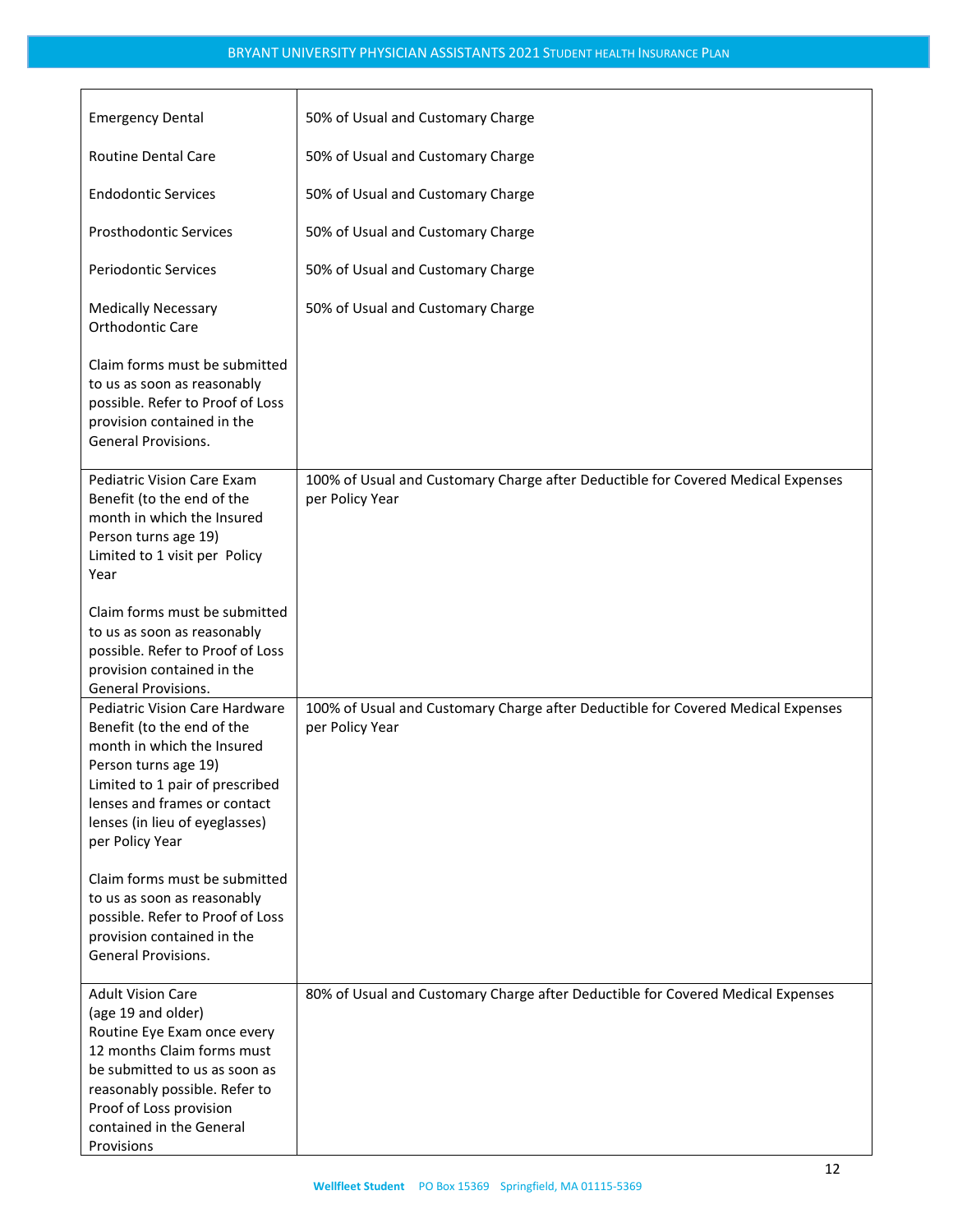| <b>Abortion Expense</b>                                        | 100% of the Negotiated Charge for                                                | 80% of Usual and Customary Charge after                                          |  |
|----------------------------------------------------------------|----------------------------------------------------------------------------------|----------------------------------------------------------------------------------|--|
|                                                                | <b>Covered Medical Expenses</b>                                                  | Deductible for Covered Medical Expenses                                          |  |
| <b>Accidental Injury Dental</b>                                | 100% of the Negotiated Charge for                                                | 100% of Usual and Customary Charge after                                         |  |
| Treatment                                                      | <b>Covered Medical Expenses</b>                                                  | Deductible for Covered Medical Expenses                                          |  |
| Sickness Dental Expense for                                    | 100% of the Negotiated Charge for                                                | 100% of Usual and Customary Charge after                                         |  |
| Insured Person's over age 18                                   | <b>Covered Medical Expenses</b>                                                  | Deductible for Covered Medical Expenses                                          |  |
| Subject to \$100 per tooth                                     |                                                                                  |                                                                                  |  |
| per Policy Year                                                |                                                                                  |                                                                                  |  |
|                                                                |                                                                                  |                                                                                  |  |
|                                                                |                                                                                  |                                                                                  |  |
|                                                                |                                                                                  |                                                                                  |  |
| <b>Chiropractic Care Benefit</b><br>Pre-Certification Required | \$15 Copayment per visit then the plan<br>pays 100% of the Negotiated Charge for | \$15 Copayment per visit then the plan<br>pays 80% of Usual and Customary Charge |  |
|                                                                | <b>Covered Medical Expenses</b>                                                  | after Deductible for Covered Medical                                             |  |
|                                                                |                                                                                  | Expenses                                                                         |  |
|                                                                |                                                                                  |                                                                                  |  |
| Organ Transplant Surgery                                       | 90% of the Negotiated Charge for                                                 | 80% of Usual and Customary Charge after                                          |  |
| travel and lodging                                             | <b>Covered Medical Expenses</b>                                                  | Deductible for Covered Medical Expenses                                          |  |
| expenses a maximum of                                          |                                                                                  |                                                                                  |  |
| \$2,000 per Policy Year or                                     |                                                                                  |                                                                                  |  |
| \$250 per day, whichever is                                    |                                                                                  |                                                                                  |  |
| less while at the transplant<br>facility.                      |                                                                                  |                                                                                  |  |
|                                                                |                                                                                  |                                                                                  |  |
| Pre-Certification Required                                     |                                                                                  |                                                                                  |  |
| Tuberculosis screening, Titers,                                | 90% of the Negotiated Charge for                                                 | 80% of Usual and Customary Charge after                                          |  |
| Quantiferon B tests including                                  | <b>Covered Medical Expenses</b>                                                  | Deductible for Covered Medical Expenses                                          |  |
| shots (other than covered                                      |                                                                                  |                                                                                  |  |
| under preventive services)                                     |                                                                                  |                                                                                  |  |
| Non-emergency Care While<br>Traveling Outside of the United    | 80% of Actual Charge after Deductible for Covered Medical Expenses               |                                                                                  |  |
| <b>States</b>                                                  |                                                                                  |                                                                                  |  |
|                                                                |                                                                                  |                                                                                  |  |
| <b>Medical Evacuation Expense</b>                              | 100% of Actual Charge for Covered Medical Expenses                               |                                                                                  |  |
| (International Students, and                                   |                                                                                  | Deductible Waived                                                                |  |
| <b>Domestic Students</b><br><b>Repatriation Expense</b>        | Subject to \$50,000 maximum per Policy Year combined with Repatriation Expense   |                                                                                  |  |
| (International Students, and                                   | 100% of Actual Charge for Covered Medical Expenses<br>Deductible Waived          |                                                                                  |  |
| <b>Domestic Students</b>                                       | Subject to \$50,000 maximum per Policy Year combined with Evacuation Expense     |                                                                                  |  |
| Prevention and Early Detection                                 | 100% of the Negotiated Charge for                                                | 80% of Usual and Customary Charge after                                          |  |
| Services (Limited to 1 exam per                                | <b>Covered Medical Expenses</b>                                                  | Deductible for Covered Medical Expenses                                          |  |
| Policy Year)                                                   |                                                                                  |                                                                                  |  |
| <b>Mandated Benefits</b>                                       |                                                                                  |                                                                                  |  |
| Autism Spectrum Disorders                                      |                                                                                  | Same as any other Covered Sickness                                               |  |
| <b>Diabetes Treatment Coverage</b>                             | Same as any other Covered Sickness                                               |                                                                                  |  |
| Refer to the Prescription Drug                                 |                                                                                  |                                                                                  |  |
| provision for diabetic supplies                                |                                                                                  |                                                                                  |  |
| covered under the Prescription                                 |                                                                                  |                                                                                  |  |
| Drug benefit                                                   |                                                                                  |                                                                                  |  |
| Hair Prostheses/Wigs                                           |                                                                                  | Same as any other Covered Prosthetic Device                                      |  |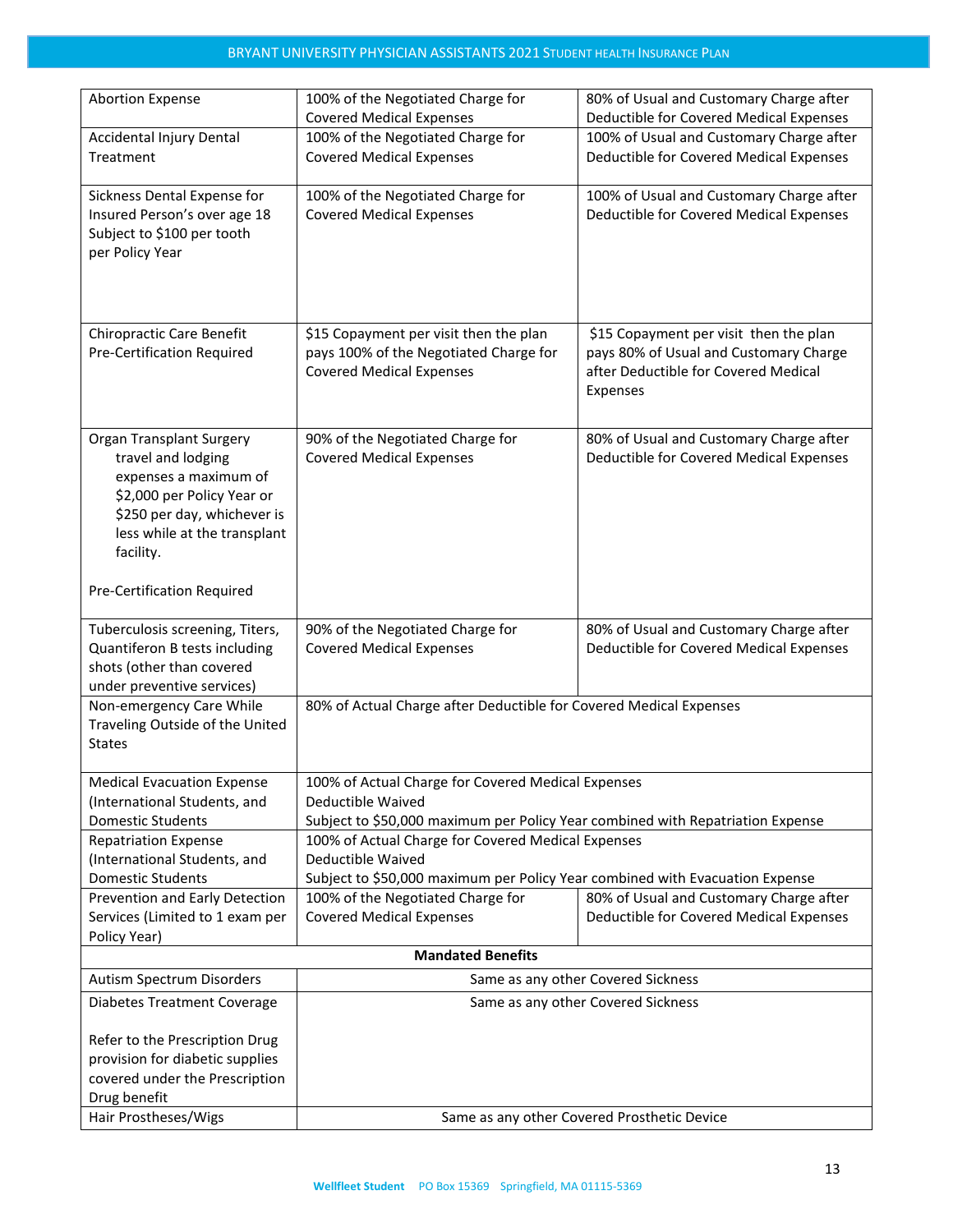| Human Leukocyte Antigen<br><b>Testing</b>          | Same as any other Covered Sickness                                             |  |
|----------------------------------------------------|--------------------------------------------------------------------------------|--|
| <b>Infertility Treatment</b>                       | Same as any other Covered Sickness                                             |  |
| Diagnosis, Treatment<br>and/or Standard Fertility- |                                                                                |  |
| <b>Preservation Services</b>                       |                                                                                |  |
| Tests/Procedures                                   |                                                                                |  |
| attendant to the diagnosis                         |                                                                                |  |
| and Treatment of Infertility                       |                                                                                |  |
| when the sole purpose is                           |                                                                                |  |
| the Treatment of Infertility                       |                                                                                |  |
| Lyme Disease Treatment                             | Same as any other Covered Sickness                                             |  |
| Mammograms and Pap Smears                          | Same as any other Covered Sickness, unless considered a Preventive Service     |  |
| Mastectomy Treatment and                           | Same as any other Covered Sickness except Covered Medical Expense incurred for |  |
| <b>Hospital Stay</b>                               | Mastectomy Treatment shall not be subject to cost-sharing.                     |  |
| <b>Treatment of Mental Health</b>                  | Same as any other Covered Sickness                                             |  |
| and Substance Use Disorders                        |                                                                                |  |
| <b>Prostate and Colorectal Exams</b>               | Same as any other Preventive Service                                           |  |
| <b>Smoking Cessation Programs</b>                  | Same as any other Covered Sickness, unless considered a Preventive Service     |  |

#### **ACCIDENTAL DEATH AND DISMEMBERMENT BENEFIT**

Principal Sum .........................................................................................................................................\$10,000

Loss must occur within 365 days of the date of a covered Accident.

If, as the result of a covered Accident, You sustain any of the following losses within the time shown in the Schedule of Benefits, We will pay the benefit shown.

| Loss of more than one of the above losses due to one Accident The Principal Sum |  |
|---------------------------------------------------------------------------------|--|

Loss of hand or foot means the complete severance through or above the wrist or ankle joint. Loss of eye means the total permanent loss of sight in the eye. The Principal Sum is the largest amount payable under this benefit for all losses resulting from any one (1) Accident.

Only one benefit will be payable under this provision, that providing the largest benefit, when more than one (1) loss occurs as the result of any one (1) Accident. This benefit is payable in addition to any other benefits payable under this Certificate.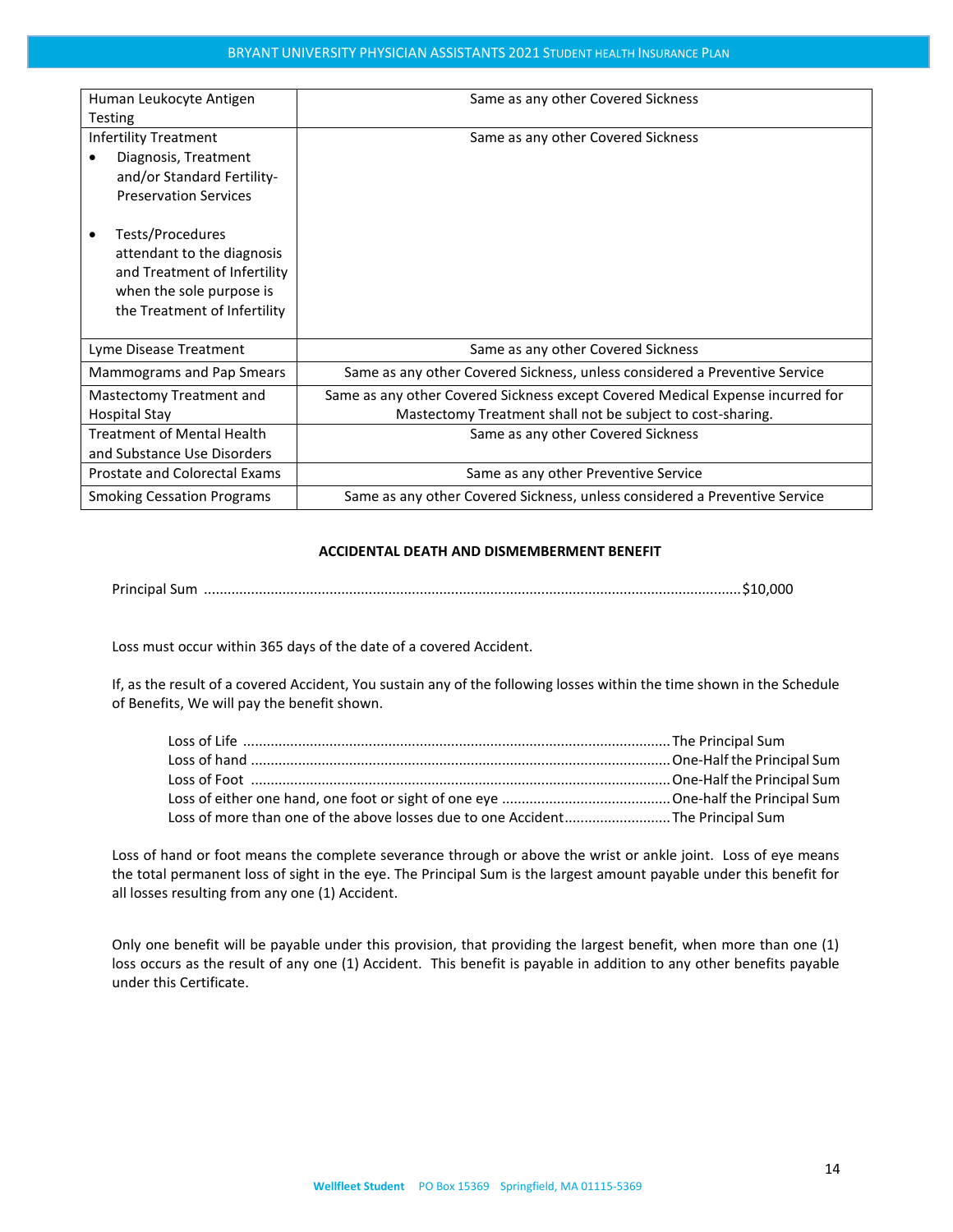#### <span id="page-14-0"></span>**Pre-Certification**

Pre-certification is required for inpatient hospital, surgery and selected outpatient services. Pre-Certification is not required for an Emergency Medical Condition or Urgent Care or Hospital Confinement for the initial 48/96 hours of maternity care.

Additionally, no authorization requirement will apply to obstetrical or gynecological care provided by In-Network Providers.

## <span id="page-14-1"></span>**Exclusions and Limitations**

**Exclusion Disclaimer**: Any exclusion in conflict with the Patient Protection and Affordable Care Act or any stateimposed requirements will be administered to comply with the requirements of the federal or state guideline, whichever is more favorable to You.

The Certificate does not cover loss nor provide benefits for any of the following, except as otherwise provided by the benefits of the Certificate and as shown in the Schedule of Benefits.

- 1. **International Students Only -** Eligible expenses within Your Home Country or country of origin that would be payable or medical Treatment that is available under any governmental or national health plan for which You could be eligible.
- 2. Treatment, service or supply which is not Medically Necessary for the diagnosis, care or treatment of the Sickness or Injury involved. This applies even if they are prescribed, recommended or approved by Your attending Physician or dentist.
- 3. Medical services rendered by a provider employed for or contracted with the Policyholder, including team physicians or trainers, except as specifically provided in the Schedule of Benefits
- 4. Professional services rendered by an Immediate Family Member or anyone who lives with You.
- 5. Routine foot care, including the paring or removing of corns and calluses, or trimming of nails, unless these services are determined to be Medically Necessary because of Injury, infection or disease.
- 6. Expenses covered under any Workers' Compensation, occupational benefits plan, mandatory automobile no-fault plan, public assistance program or government plan, except Medicaid
- 7. Charges of an institution, health service or infirmary for whose services payment is not required in the absence of insurance or services covered by Student Health Fees.
- 8. Any expenses in excess of Usual and Customary Charges except as provided in the Certificate.
- 9. Loss incurred as the result of riding as a passenger or otherwise (including skydiving) in a vehicle or device for aerial navigation, except as a fare paying passenger in an aircraft operated by a scheduled airline maintaining regular published schedules on a regularly established route anywhere in the world.
- 10. Loss resulting from war or any act of war, whether declared or not, or loss sustained while in the armed forces of any country or international authority.
- 11. Loss resulting from playing, practicing, traveling to or from, or participating in, or conditioning for, any Intercollegiate or club sports for which benefits are paid under another Sports Accident policy issued to the Policyholder; or for which coverage is provided by the National Collegiate Athletic Association (NCAA), National Association of Intercollegiate Athletic (NAIA) or any other sports association
- 12. Loss resulting from playing, practicing, traveling to or from, or participating in, or conditioning for, any professional sport.
- 13. Treatment, services, supplies or facilities in a Hospital owned or operated by the Veterans Administration or a national government or any of its agencies, except when a charge is made which You are required to pay.
- 14. Services that are duplicated when provided by both a certified Nurse-midwife and a Physician.
- 15. Expenses payable under any prior policy which was in force for the person making the claim.
- 16. Injury sustained as the result of Your operation of a motor vehicle while not properly licensed to do so in the jurisdiction in which the motor vehicle accident takes place.
- 17. Expenses incurred after:
	- o The date insurance terminates as to an Insured Person, except as specified in the extension of benefits provision; and
	- o The end of the Policy Year specified in the Policy.
- 18. Elective Surgery or Elective Treatment unless such coverage is otherwise specifically covered under the Certificate.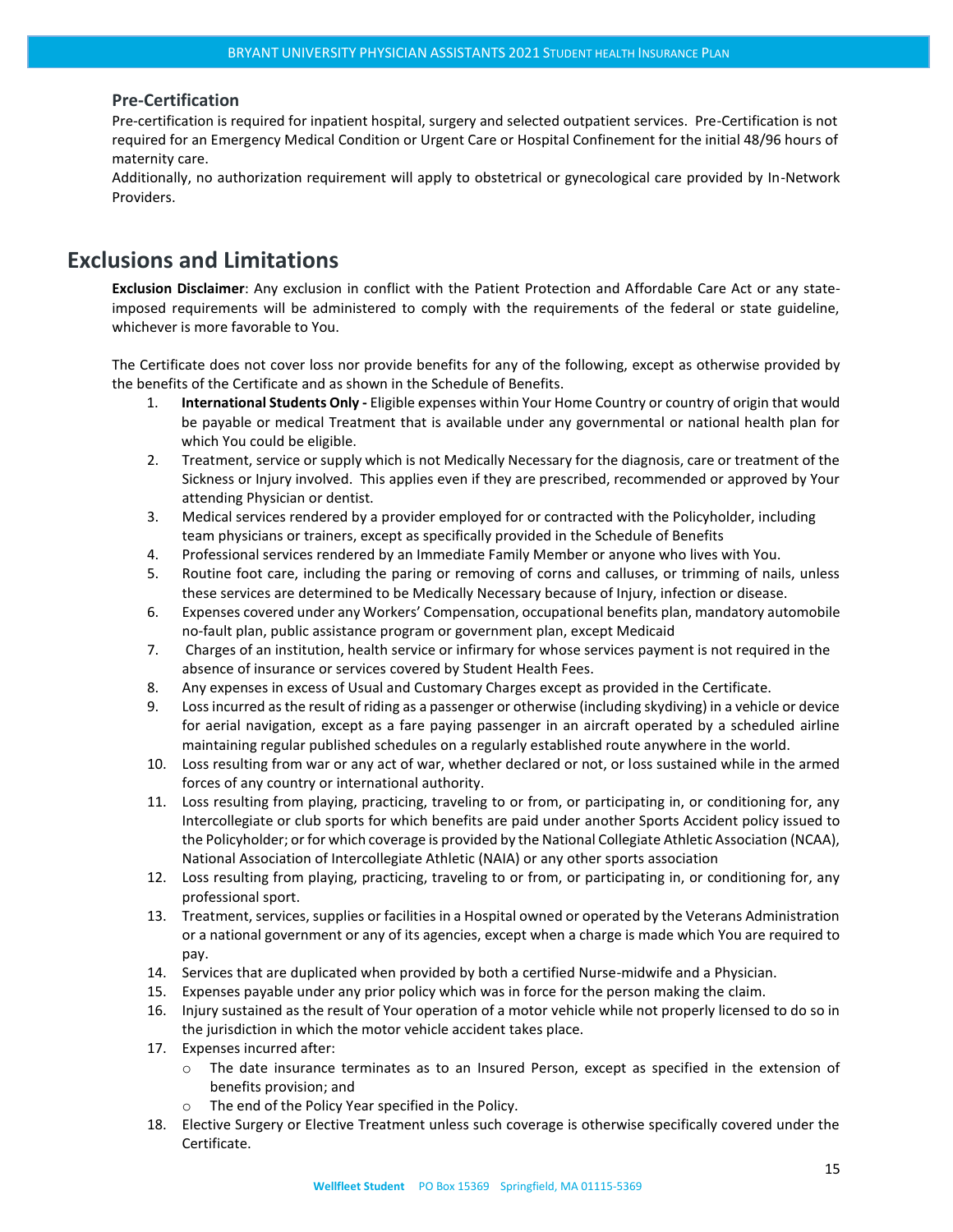- 19. Charges incurred for acupuncture, in any form, except to the extent provided in the Schedule of Benefits.
- 20. Weight management. Weight reduction. Nutrition programs. This does not apply to nutritional counseling or any screening or assessment specifically provided under the Preventive Services benefit, or otherwise specifically covered under the Certificate.
- 21. Treatment for obesity, except surgery for morbid obesity (bariatric surgery). Surgery for removal of excess skin or fat.
- 22 Charges for hair growth or removal unless otherwise specifically covered under the Certificate.
- 23 Expenses for radial keratotomy.
- 24 Adult Vision unless specifically provided in the Certificate.
- 25 Charges for office visit exam for the fitting of prescription contact lenses, duplicate spare eyeglasses, lenses or frames, non-prescription lenses or contact lenses that are for cosmetic purposes.
- 26 Charges for hearing exams, hearing screening, or cochlear implants except as specifically provided in the Certificate.
- 27 Racing or speed contests, skin diving or sky diving, mountaineering (where ropes or guides are customarily used), ultra-light aircraft, parasailing, sail planing, hang gliding, bungee jumping, travel in or on ATV's (all terrain or similar type vehicles) or other hazardous sport or hobby.
- 28 Surgery or related services for cosmetic purposes to improve appearance, except to restore bodily function or correct deformity resulting from disease, or trauma.
- 29. Treatment to the teeth, including orthodontic braces and orthodontic appliances, unless otherwise covered under the Pediatric Dental Care Benefit.
- 30. Treatment of Temporomandibular Joint Dysfunction (TMJ) other than a surgical procedure for those covered conditions affecting the upper or lower jawbone or associated bone joints. Such a procedure must be considered Medically Necessary based on the Certificate definition of same.
- 31. You are:
	- o committing or attempting to commit a felony,
	- o engaged in an illegal occupation, or
	- o participating in a riot.
- 32. Custodial Care service and supplies.
- 33. Charges for hot or cold packs for personal use.
- 34. Braces and appliances used as protective devices during a student's participation in sports. Replacement braces and appliances are not covered.
- 35. Services of private duty Nurse except as provided in the Certificate.
- 36. Expenses that are not recommended and approved by a Physician.
- 37. Routine harvesting and storage of stem cells from newborn cord blood, the purchase price of any organ or tissue, donor services if the recipient is not an Insured Person under this plan, or services for or related to the transplantation of animal or artificial organs or tissues.
- 38. Cosmetic procedures related to Gender Reassignment including but not limited to rhinoplasty, face lift, facial bone reduction, lip enhancement or reduction, blepharoplasty, breast augmentation, body contouring, reduction thyroid chondroplasty, hair removal, voice modification surgery, skin resurfacing, chin implants, nose implants.
- 39. Sleep Disorders, except for the diagnosis and treatment of obstructive sleep apnea..
- 40. Treatment of Acne unless Medically Necessary.
- 41. Experimental or Investigational drugs, devices, treatments or procedures unless otherwise covered under Covered Clinical Trials or covered under clinical trials (routine patient costs). See the Other Benefits section for more information.
- 42. Under the Prescription Drug Benefit shown in the Schedule of Benefits:
	- o any drug or medicine which does not, by federal or state law, require a prescription order, i.e. overthe-counter drugs, even if a prescription is written, except as specifically provided under Preventive Services or in the Prescription Drug Benefit section of this Certificate. Insulin and OTC preventive medications required under ACA are exempt from this exclusion;
	- o drugs with over-the-counter equivalents except as specifically provided under Preventive Services;
	- o allergy sera and extracts administered via injection;
	- o any drug or medicine for the purpose of weight control;
	- o sexual enhancements drugs;
	- o vitamins, and minerals, except as specifically provided under Preventive Services;
	- $\circ$  food supplements, dietary supplements; except as specifically provided in the Certificate;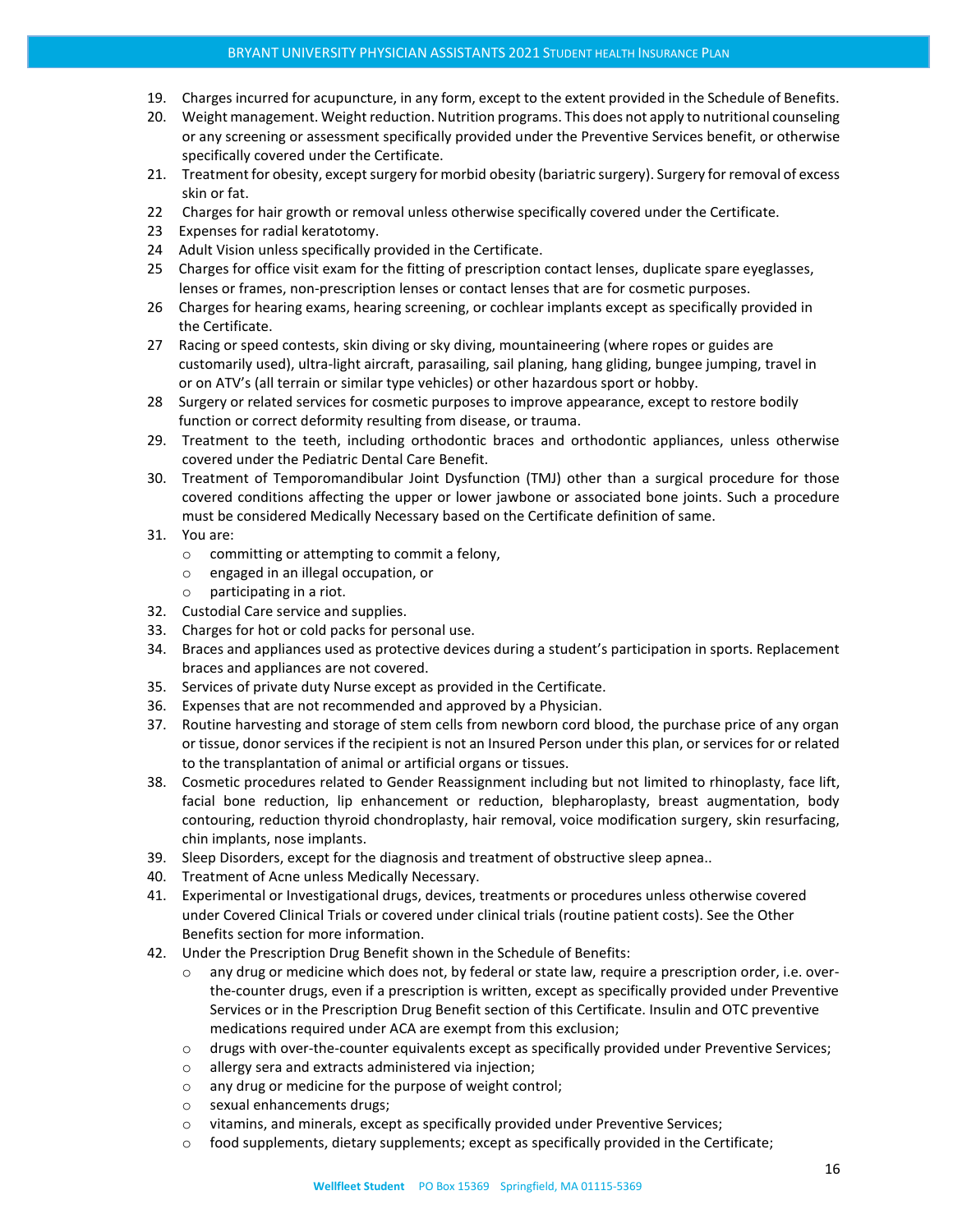- o cosmetic drugs or medicines, including but not limited to, products that improve the appearance of wrinkles or other skin blemishes;
- o refills in excess of the number specified or dispensed after 1 year of date of the prescription;
- o drugs labeled, "Caution limited by federal law to Investigational use" or Experimental Drugs;
- $\circ$  any drug or medicine purchased after coverage under the Certificate terminates;
- $\circ$  any drug or medicine consumed or administered at the place where it is dispensed;
- $\circ$  if the FDA determines that the drug is: contraindicated for the Treatment of the condition for which the drug was prescribed; or Experimental for any reason;
- o bulk chemicals;
- $\circ$  non-insulin syringes, surgical supplies, durable medical equipment/medical devices, except as specifically provided in the Prescription Drug Benefit section of the Certificate;
- o repackaged products;
- o blood components except factors;
- o immunology products.
- 43. Non-chemical addictions.
- 44. Non-physical, occupational, speech therapies (art, dance, etc.).
- 45. Modifications made to dwellings.
- 46. General fitness, exercise programs.
- 47. Hypnosis.
- 48. Rolfing.
- 49. Biofeedback.

## <span id="page-16-0"></span>**How to Submit a Pre-Service Claim**

The Rhode Island Pre-Service Claim Form is available on [https://wellfleetstudent.com/forms/.](https://wellfleetstudent.com/forms/) The form may be completed by the member/participant, authorized representative, or health care provider. A completed authorization form must be on file before member/participant information can be released to a representative who is not the member/participant's health care provider. All applicable fields must be completed. The form must be submitted by email t[o customerservice@wellfleetinsurance.com](mailto:customerservice@wellfleetinsurance.com) with "RI Pre-Service Claim" for non-urgent requests and "Urgent RI Pre-Service Claim" for urgent requests in the email subject header.

## <span id="page-16-1"></span>**Value Added Services**

The following are not affiliated with Wellfleet Insurance Company and the services are not part of the Plan Underwritten by Wellfleet Insurance Company. These value-added options are provided by Wellfleet Student.

#### **VISION DISCOUNT PROGRAM** For Vision Discount Benefits please go to: **[www.wellfleetstudent.com](http://www.chpstudenthealth.com/)**

## **EMERGENCY MEDICAL AND TRAVEL ASSISTANCE**

Wellfleet Student provides access to a comprehensive program that will arrange emergency medical and travel assistance services, repatriation services and other travel assistance services when you are traveling. For general inquiries regarding the travel access assistance services coverage, please call Wellfleet Student at (877) 657-5030, TTY 711. **If you are traveling and need assistance in North America, call the Assistance Center toll-free at: (877) 305-1966** *or* **if you are in a foreign country, call collect at: (715) 295-9311**. When you call, please provide your name, school name, the group number shown on your ID card, and a description of your situation. If the condition is an emergency, you should go immediately to the nearest physician or hospital without delay and then contact the 24 hour Assistance Center.